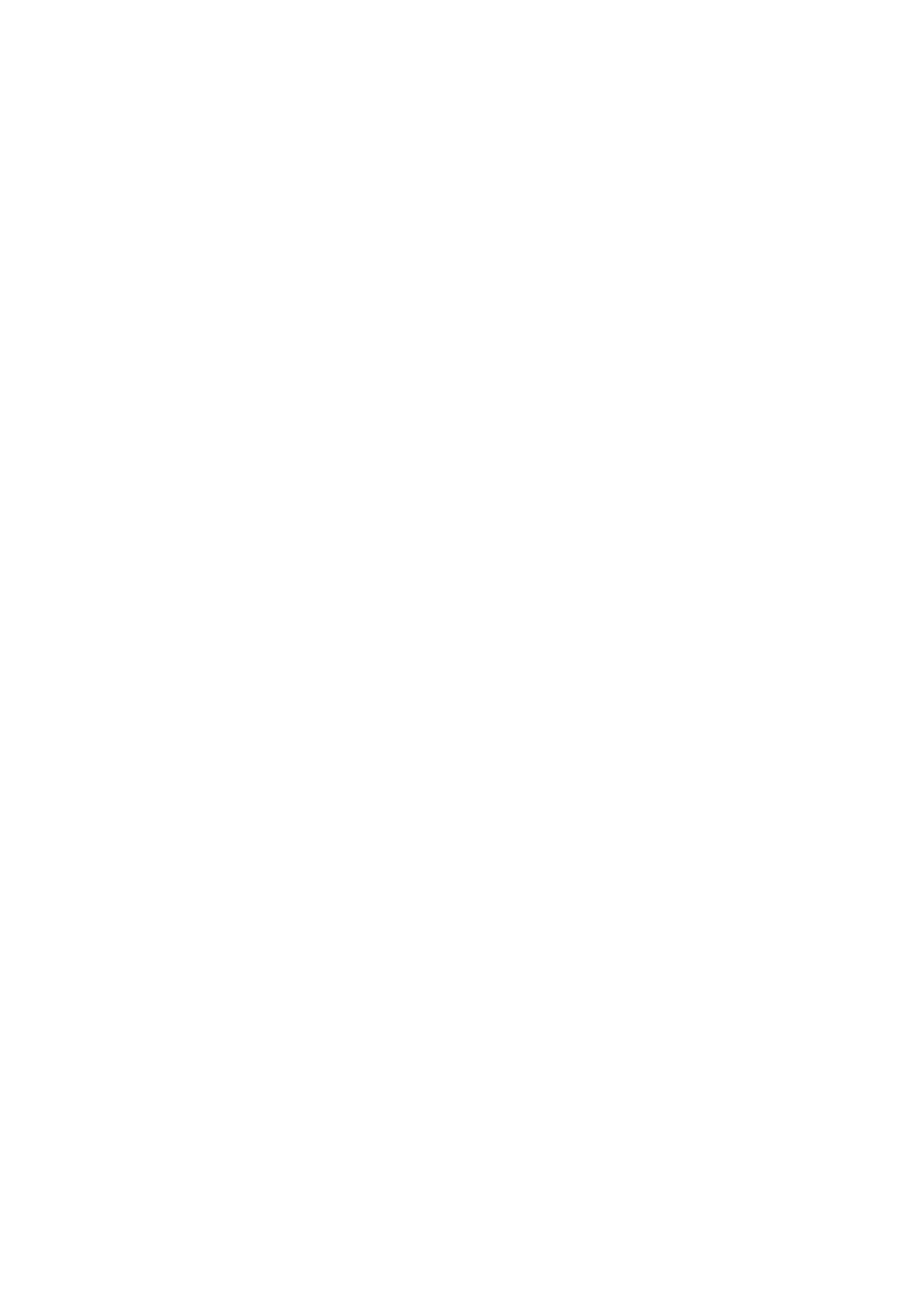#### **In the case of L. v. Lithuania,**

The European Court of Human Rights (Second Section), sitting as a Chamber composed of:

Jean-Paul Costa, *President*, András Baka, Rıza Türmen, Mindia Ugrekhelidze, Elisabet Fura-Sandström, Danutė Jočienė, Dragoljub Popović, *judges*,

and Sally Dollé, *Section Registrar*,

Having deliberated in private on 17 October 2006 and 3 July 2007,

Delivers the following judgment, which was adopted on the lastmentioned date:

# PROCEDURE

1. The case originated in an application (no. 27527/03) against the Republic of Lithuania lodged with the Court under Article 34 of the Convention for the Protection of Human Rights and Fundamental Freedoms ("the Convention") by a Lithuanian national, Mr L. ("the applicant"), on 14 August 2003. The President of the Chamber acceded to the applicant's request not to have his name disclosed (Rule 47 § 3 of the Rules of Court).

2. The applicant alleged violations of Articles 3, 8, 12 and 14 of the Convention in respect of the lack of legal regulation regarding transsexuals in Lithuania, and particularly the absence of any lawful possibility of undergoing full gender reassignment surgery, which in turn had resulted in other hardships and inconveniences.

3. By a decision of 6 July 2006, the Court declared the application partly admissible.

4. A hearing on the merits took place in public in the Human Rights Building, Strasbourg, on 17 October 2006 (Rule 59 § 3).

There appeared before the Court:

(a) *for the Government*

| Ms E. BALTUTYTĖ, | Agent,                  |
|------------------|-------------------------|
| Ms L. URBAITĖ,   | Assistant to the Agent; |

(b) *for the applicant* Mr H. MICKEVIČIUS, *Counsel,* Ms A. RADVILAITĖ, *Assistant to Counsel.*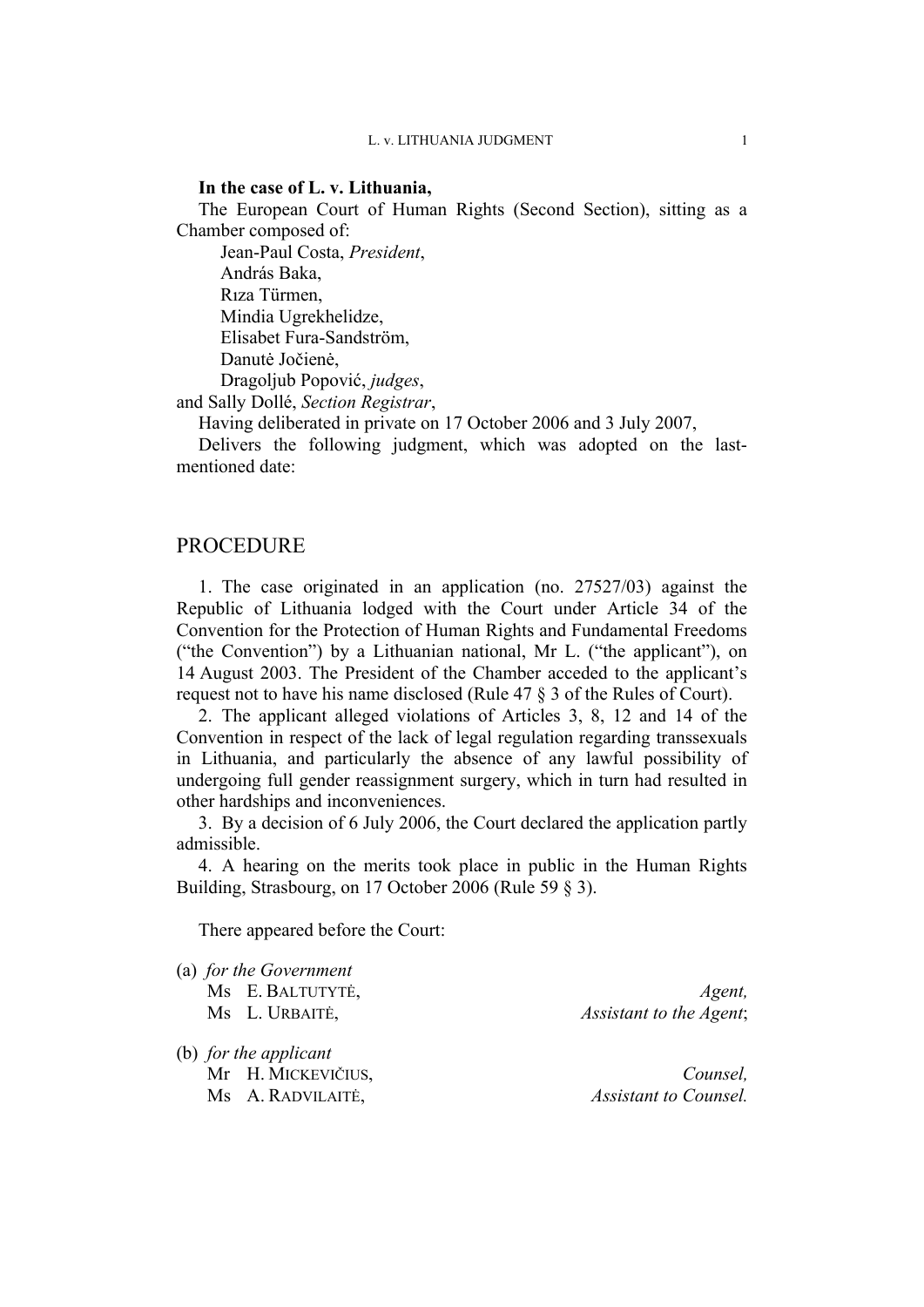The Court heard addresses by Mr Mickevičius and Ms Baltutytė, as well as replies by Mr Mickevičius, Ms Baltutytė and Ms Urbaitė to questions from its members.

# THE FACTS

#### I. THE CIRCUMSTANCES OF THE CASE

5. The applicant was born in 1978 and lives in Klaipėda.

6. At birth the applicant was registered as a girl with a clearly female name under the rules of the Lithuanian language.

7. The applicant submitted that from an early age he had become aware that his "mental sex" was male, thus acknowledging the conflict between his mental and genital gender.

8. On 18 May 1997 the applicant consulted a microsurgeon about the possibilities of gender reassignment. The doctor proposed that the applicant first consult a psychiatrist.

9. From 4 to 12 November 1997 the applicant attended Vilnius Psychiatric Hospital for tests on his physical and psychological condition.

10. On 16 December 1997 a doctor at the Vilnius University Hospital of Santariškės confirmed the applicant's chromosomal sex as female, and diagnosed him as a transsexual. The doctor also advised that the applicant consult a psychiatrist.

11. On 23 January 1998 the Vilnius University Hospital of Raudonasis Kryžius opened a medical file on the applicant. The applicant gave his name in a masculine form under the rules of the Lithuanian language, and his medical file referred to him as being of male gender. An entry of 28 January 1998 in the medical file included a recommendation that the applicant pursue hormone treatment with a view to eventual gender reassignment surgery. Thereafter, a two-month course of hormone treatment was officially prescribed for the applicant. Moreover, it was recommended that the applicant consult a neurosurgeon, who subsequently performed breast removal surgery on him (see paragraph 19 below).

12. On 12 November 1998 the applicant, using his original name and surname, wrote a letter to the Ministry of Health seeking clarification of the legal and medical possibilities for gender reassignment. He stated that he was determined to undergo this procedure.

13. On 17 December 1998 an official of the Ministry of Health replied that a working group had been set up by the Minister of Health with a view to analysing the questions pertaining to gender reassignment, and that the applicant would be duly informed about the conclusions of that group.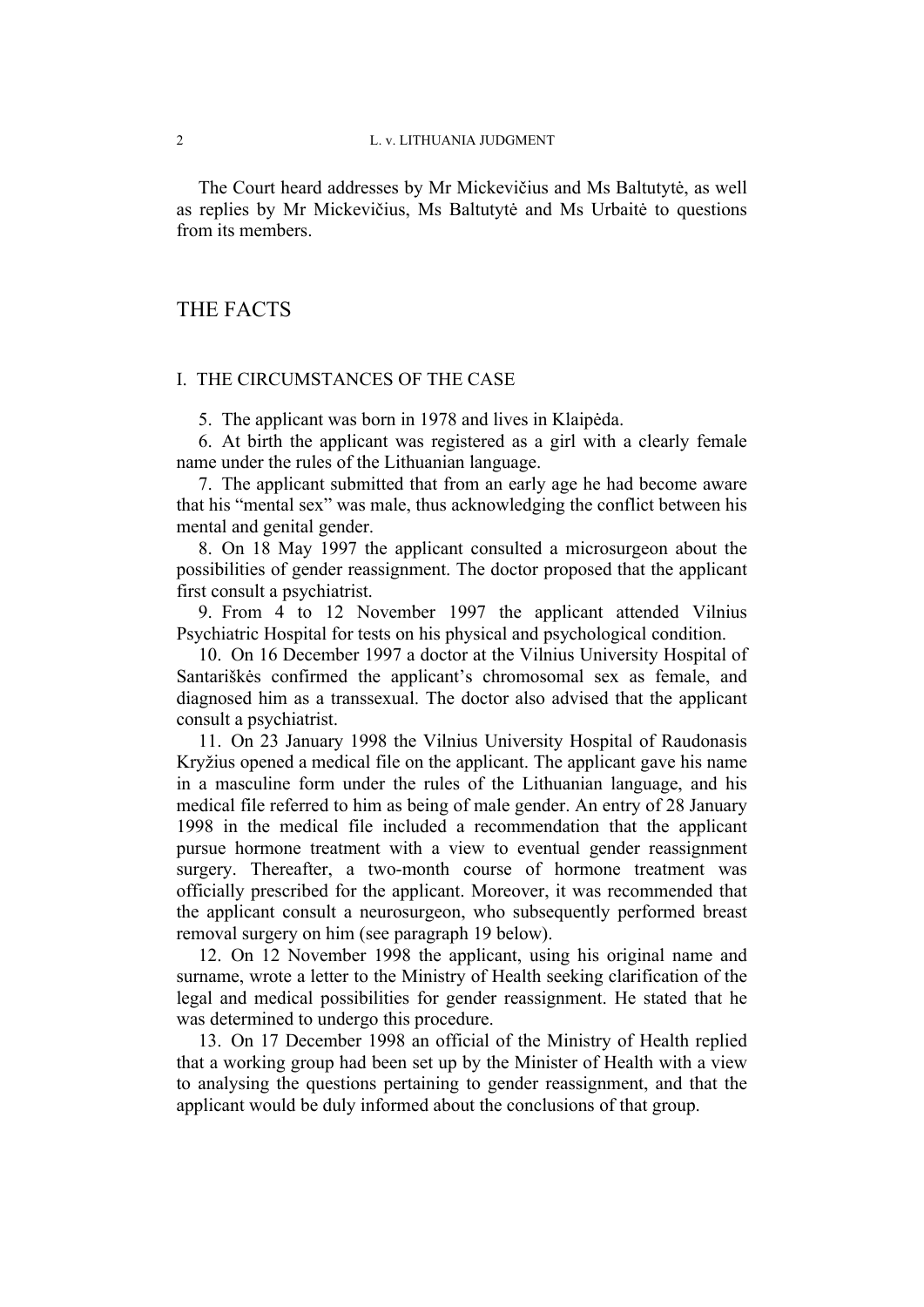14. Before the Court, the applicant claimed that he had received no further communication from the Ministry of Health.

15. On 13 May 1999 a doctor at Vilnius Psychiatric Hospital confirmed that the applicant, referred to by his original name, had attended the hospital from 4 to 12 November 1997, and that he had been diagnosed as a transsexual.

16. The applicant submitted that in 1999 his general medical practitioner had refused to prescribe hormone therapy in view of the legal uncertainty as to whether full gender reassignment could be carried out, leading to the new identity of a transsexual being registered in accordance with domestic law. Thereafter the applicant continued the hormone treatment "unofficially", as it was considered at that time that such treatment should be followed for two years before the full surgical procedure could be performed.

17. On an unspecified date in 1999 the applicant requested that his name on all official documents be changed to reflect his male identity; that request was refused.

18. On an unspecified date in 1999 the applicant enrolled at Vilnius University. Upon the applicant's request, the university administration agreed to register him as a student under the male name chosen by him (bearing the initials P.L.). The applicant asserted before the Court that the decision of the University was exceptional and purely humanitarian, as the laws applicable at the material time clearly required his registration under his original female name, as indicated on his birth certificate and passport.

19. From 3 to 9 May 2000 the applicant underwent "partial gender reassignment surgery" (breast removal). The applicant agreed with the doctors that a further surgical step would be carried out upon the enactment of subsidiary laws governing the appropriate conditions and procedure.

20. On an unspecified date in 2000, with the assistance of a Lithuanian member of parliament, the applicant's birth certificate and passport were changed to indicate his identity as P.L. The forename and surname chosen by the applicant for this new identity were of Slavic origin, and thus did not disclose his gender. The applicant could not choose a Lithuanian name or surname as they are all gender-sensitive. However, the applicant's "personal code" on his new birth certificate and passport – a numerical code comprising the basic information about a person in accordance with the Lithuanian civil-registration rules – remained the same, starting with the number 4, thus disclosing his gender as female (see paragraphs 28-29 below).

21. The applicant stressed that he therefore remained female under domestic law. This was confirmed, *inter alia*, by the fact that, on the Vilnius University degree certificate he had received after successfully graduating in 2003, his "personal code" remained the same and denoted him as a female. As a result, he claimed that he faced considerable daily embarrassment and difficulties, as he was unable, for example, to apply for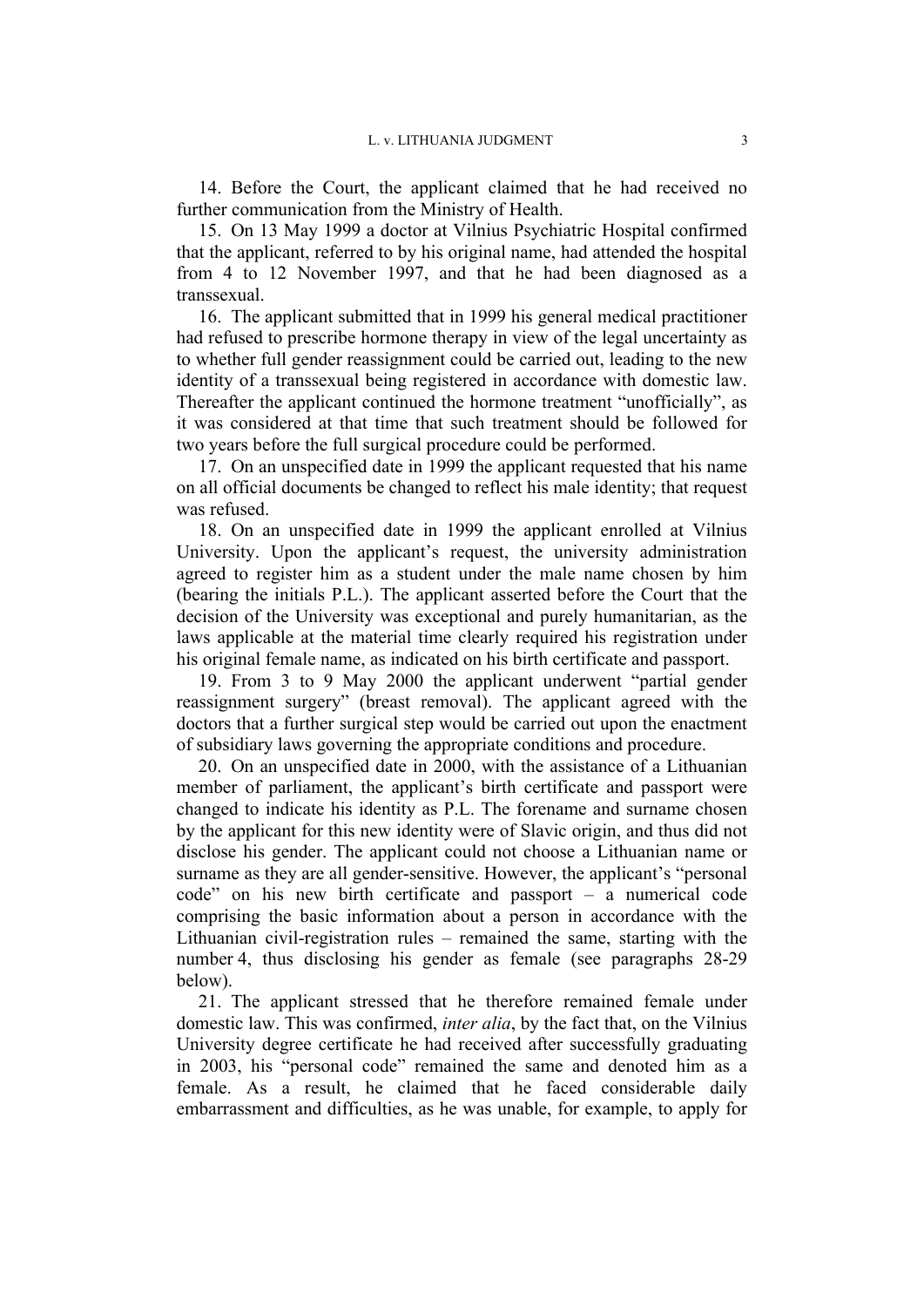a job, pay social security contributions, consult medical institutions, communicate with the authorities, obtain a bank loan or cross the State border without disclosing his female identity.

22. The applicant submitted a copy of an article by the Baltic News Agency (BNS) of 17 June 2003, quoting a statement by the Speaker of the Seimas on the Gender Reassignment Bill (put before Parliament on 3 June 2003 – see paragraph 30 below). It was mentioned in the article that certain members of parliament had accused the Minister of Health, who was a plastic surgeon, of having a personal interest in the enactment of the law. The article also mentioned that certain members of the Social Democratic Party had urged the enactment of the law as it was required by the imminent entry into force of the provisions of the new Civil Code on 1 July 2003. The article referred to the opinion of experts that there were about fifty transsexuals living in Lithuania. It was mentioned that certain Vilnius and Kaunas surgeons were properly equipped and qualified to carry out gender reassignment surgery, the cost of which could be between 3,000 and 4,000 Lithuanian litai (approximately 870 to 1,150 euros), excluding the cost of hormone therapy. The article stated that a number of persons had already applied for gender reassignment, but that the surgery could not be fully completed in the absence of adequate legal regulation. It was presumed that some of the Lithuanian transsexuals had thus been obliged to go abroad for treatment.

23. In an article by the BNS on 18 June 2003 about a meeting between the Prime Minister and the heads of the Lithuanian Catholic Church, the Prime Minister was quoted as saying that it was too early for Lithuania to enact a law on gender reassignment, and that there was "no need to rush" or "copy the principles that exist in one country or another". The article stated that the Catholic Church had been among the most ardent opponents of such legislation. At the same time, the Prime Minister conceded that the government were obliged to prepare a Gender Reassignment Bill in view of the entry into force of Article 2.27 § 1 of the new Civil Code on 1 July 2003.

24. The applicant submitted that since 1998 he had been in a stable relationship with a woman and that they had lived together since 1999.

# II. RELEVANT DOMESTIC LAW AND PRACTICE

25. There were no provisions pertaining to the question of transsexuals in Lithuanian law until the adoption of the new Civil Code on 18 July 2000. The Civil Code came into force on 1 July 2001. The first paragraph of Article 2.27 (which only came into force on 1 July 2003) provides that an unmarried adult has the right to gender reassignment surgery (*pakeisti lytį*), if this is medically possible. A request by the person concerned must be made in writing. The second paragraph of this provision states that the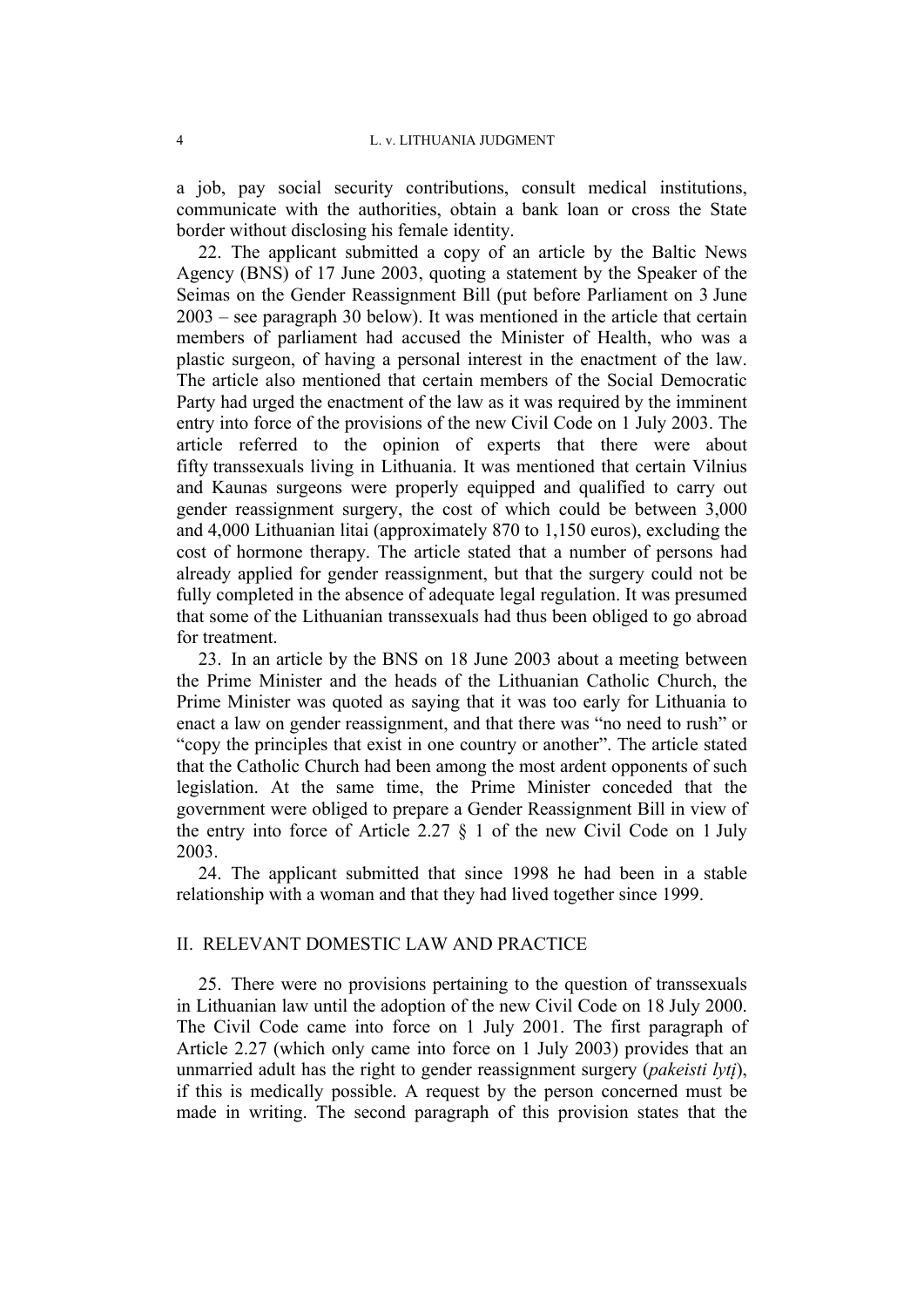conditions and procedure for gender reassignment surgery are established by law.

26. On 27 December 2000 the government adopted a decree specifying the measures needed for the implementation of the new Civil Code. The preparation of a Gender Reassignment Bill was mentioned in it.

27. Rule 109.2 of the Civil Registration Rules, approved by an order of the Minister of Justice on 29 June 2001 (in force from 12 July 2001), permits a change in civil-status documents if there is a need to change a person's gender, forename and surname, following gender reassignment.

28. Under the Residents' Register Act and other relevant domestic laws, every Lithuanian resident has a numerical "personal code" (*asmens kodas*), which denotes certain basic items of information, including his or her gender. Section 8(2) of the Residents' Register Act provides that the first number of the personal code denotes the person's gender. A personal code starting with the number 3 denotes that the person is male, whereas a code starting with number 4 means that the person is female.

29. Section 5 of the Passport Act 2003 provides that a citizen's passport must be changed if the citizen changes his or her forename, surname, gender or personal code.

30. The Gender Reassignment Bill was prepared by a working group of the Ministry of Health in early 2003. On 3 June 2003 the government approved the Bill, sending it for consideration to the Seimas (Parliament). In an explanatory note to Parliament dated 4 June 2003, the Minister of Health indicated, *inter alia*, that, at present, no legal instrument regulated the conditions and procedure for gender reassignment. The Bill was initially scheduled for a plenary session of Parliament on 12 June 2003, but it was not examined that day. It was rescheduled for 17 June 2003, but was then omitted from Parliament's agenda. On the same date the Speaker of Parliament circulated an official memorandum on the Bill stating, *inter alia*:

"The Speaker of the Seimas ... strongly denounces gender reassignment surgery and the further consideration of a bill on the subject at a parliamentary hearing.

[At a time] when the demographic situation in Lithuania is becoming threatened, the Seimas should not make matters worse by considering such a controversial law, which may be taken by society as an insult to the far more important problems facing the health-care system."

31. The order of the Minister of Health, issued on 6 September 2001, specifies the conditions under which patients in Lithuania can be referred for treatment abroad, in cases where the necessary treatment for a certain illness is not available in Lithuania. The decision is taken by a special commission of experts appointed by the Minister of Health, and the cost of such treatment is covered by the Compulsory Health Insurance Fund.

32. On 8 August 2006 the Constitutional Court ruled that the courts were empowered to fill the gaps left in the legislation where this was necessary,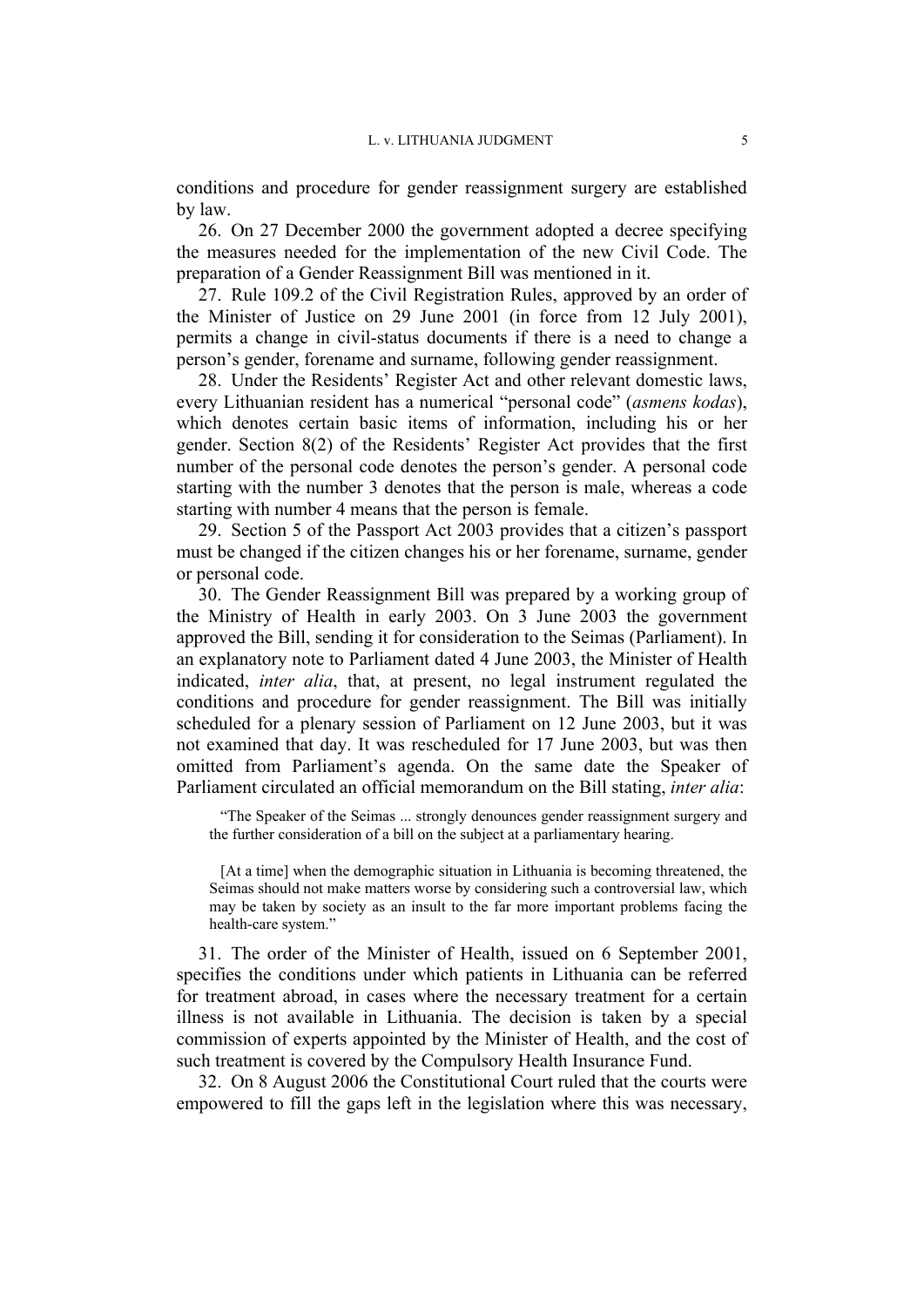*inter alia*, for the protection of the rights and freedoms of a particular individual.

# THE LAW

#### I. THE GOVERNMENT'S PRELIMINARY OBJECTION

33. The Government alleged that the applicant had failed to exhaust domestic remedies as regards his complaints that he had been unable to complete the course of gender reassignment. They asserted that the applicant had had the opportunity to bring a claim  $-$  by way of civil or administrative proceedings – seeking damages for the alleged inactivity of the administrative and health-care authorities and/or doctors when dealing with his gender reassignment needs. The Government maintained that such an action would have enabled the courts to fill the legislative lacunae. In this connection, the Government referred to the Constitutional Court ruling of 8 August 2006, in which a certain law-making role of the courts had been acknowledged (see paragraph 32 above). Alternatively, the domestic courts could have sought the opinion of the Constitutional Court as to whether the existence of the legal gaps in issue was in conformity with the Constitution. While the Government conceded that there was no particular domestic caselaw regarding transsexuals, they argued that this factor alone was not sufficient to raise doubts about the effectiveness of a civil action as a remedy or to presume the lack of any prospects of success.

34. The applicant contested the Government's submissions.

35. However, the Court reiterates that Article 35 § 1 of the Convention only requires the exhaustion of remedies which are available and sufficient, in theory as well as practice, on the date on which the application was lodged with it (see, among other authorities, *Stoeterij Zangersheide N.V. v. Belgium* (dec.), no. 47295/99, 27 May 2004, and, conversely, *Mifsud v. France* (dec.) [GC], no. 57220/00, §§ 15-18, ECHR 2002-VIII).

36. The Court notes that it has already dismissed this plea by the Government in its decision on the admissibility of the present application on 6 July 2006, because the applicant's complaint essentially concerns the state of the law. In this connection, it observes that the relevant provisions of the Civil Code concerning gender reassignment surgery require implementation by subsidiary legislation, which has yet to be enacted (see paragraph 25 above). It would seem that such legislation is not a priority for the legislature (see paragraph 30 above). Moreover, the Constitutional Court judgment referred to by the Government (paragraph 32 above) was adopted well after the present application was lodged with the Court. Accordingly, it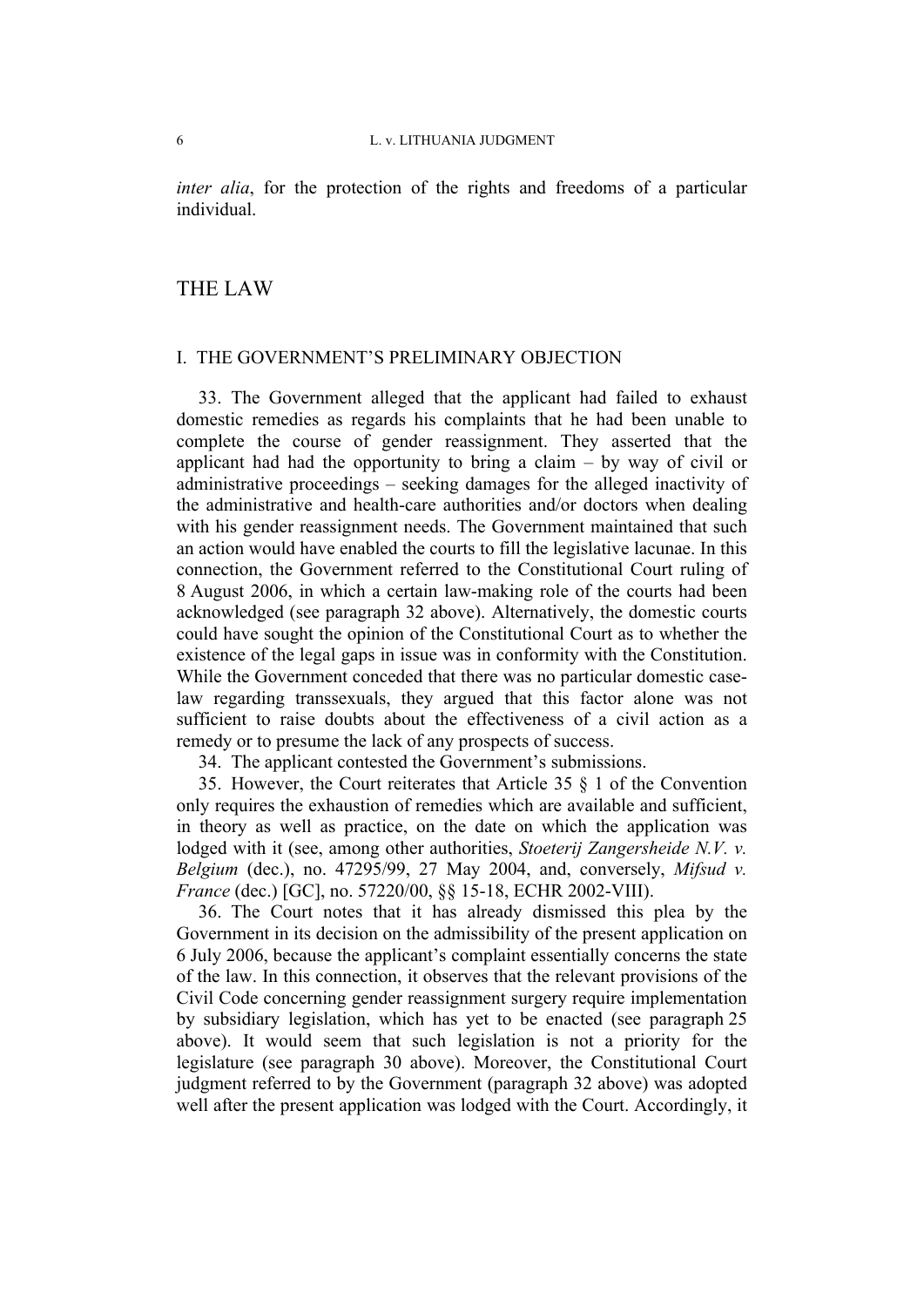cannot be cited to oppose the applicant's claim. In these circumstances, the Court confirms its original conclusion that the applicant had no effective remedies available to him at the material time in respect of his specific complaints, and therefore dismisses the Government's preliminary objection.

## II. ALLEGED VIOLATION OF ARTICLE 3 OF THE CONVENTION

37. The applicant complained that he had been unable to complete gender reassignment surgery owing to the lack of legal regulation on the subject. He relied on Article 3 of the Convention, which provides:

"No one shall be subjected to torture or to inhuman or degrading treatment or punishment."

## **A. The parties' submissions**

#### *1. The applicant*

38. The applicant alleged that his continuing inability to complete gender reassignment surgery had left him with a permanent feeling of personal inadequacy and an inability to accept his body, leading to great anguish and frustration. Furthermore, owing to the lack of recognition of his perceived, albeit preoperative, identity, the applicant constantly faced anxiety, fear, embarrassment and humiliation in his daily life. He had had to face severe hostility and taunts in the light of the general public's strong opposition, rooted in traditional Catholicism, to gender disorders. Consequently, he had had to pursue an almost underground lifestyle, avoiding situations in which he might have to disclose his original identity, particularly when having to provide his personal code (see paragraph 28 above). This had left him in a permanent state of depression with suicidal tendencies.

39. In the applicant's view, the State's inactivity was the main cause of his suffering. Since the entry into force of the new Civil Code, the applicant had had reasonable hopes of completing the treatment and registering his new identity. By that stage, he had already been duly diagnosed as a transsexual, had been following hormone treatment since 1998, and had undergone breast-removal surgery. However, the Gender Reassignment Bill – put before the legislature in June 2003 – had been withdrawn from the parliamentary agenda without any objective reason or explanation being given. The Government had therefore failed to fulfil their positive obligations under Article 3 of the Convention to protect the applicant from the impossible situation in which he found himself (described in the preceding paragraph).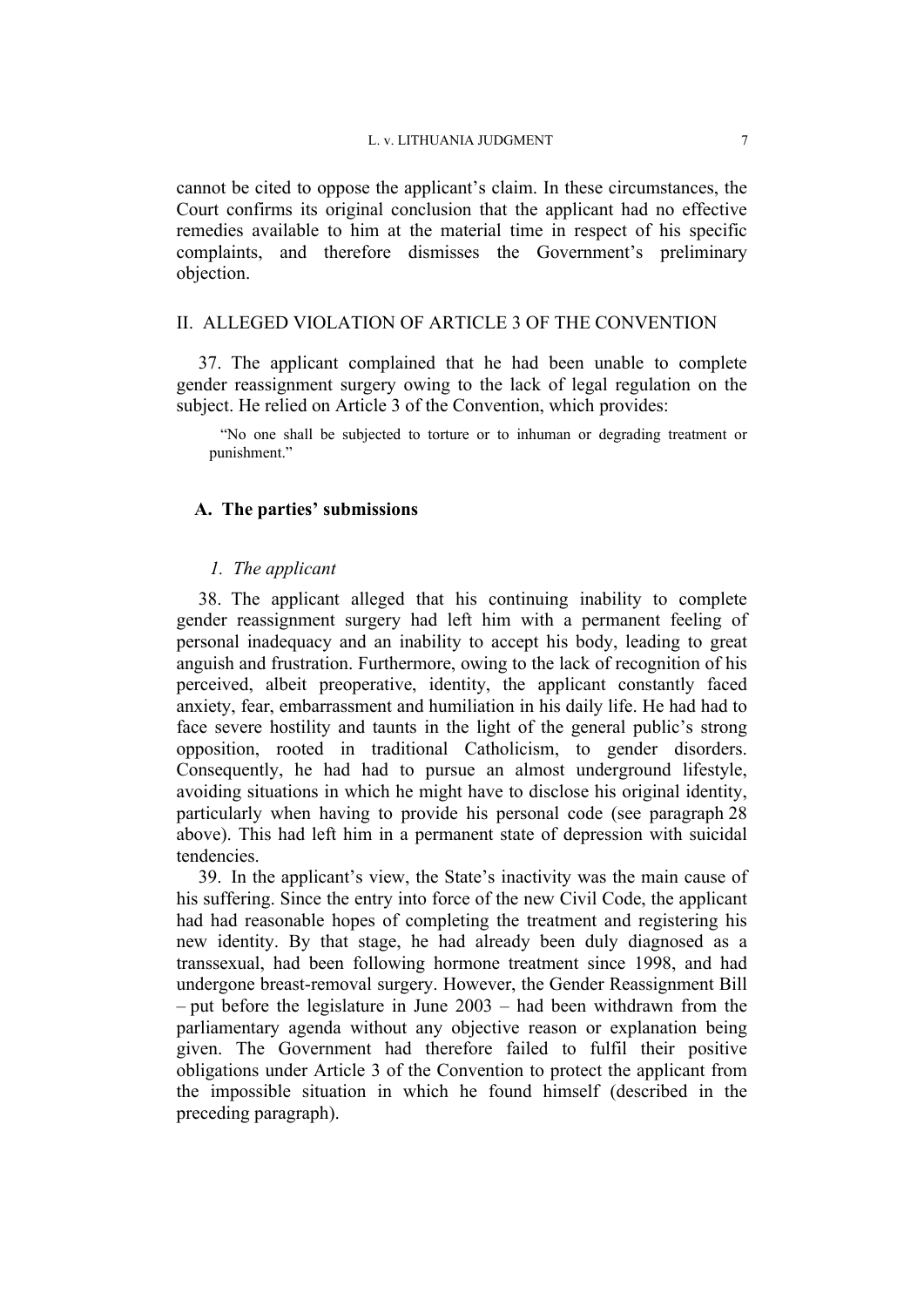40. Referring to the Court's case-law, the applicant considered that Parliament's inaction was to be seen as a concession to the negative attitude of the population, revealing the bias of a hostile majority towards the transsexual minority, which in itself should be seen as falling within the scope of Article 3. The applicant contended that the State's failure to adopt the necessary legislation on gender reassignment surgery, which would allow him to complete his treatment and have his new gender legally recognised, amounted to inhuman and degrading treatment.

#### *2. The Government*

41. The Government argued that neither the Convention in general nor Article 3 in particular could be interpreted as laying down a general obligation to provide full gender reassignment surgery for transsexuals. Nor could it be maintained that such irreversible surgery was indispensable for the treatment of gender-identity disorders. In particular, general medical practice had shown that hormone therapy and partial gender reassignment surgery, such as breast removal, might in certain cases be sufficient to help a female-to-male transsexual pursue his life experience in the role of the desired gender. The applicant had not substantiated his claim that he needed the full procedure.

42. The Government pointed out that transsexuality was a rare disorder, the scale of which was difficult to assess, particularly since freedom of movement within the European Union had encouraged many people to leave the country. There had certainly been no intention on the part of the State to humiliate or debase transsexuals. They maintained that transsexuality as a disease was by no means neglected. Indeed, the applicant had been afforded due medical assistance in the form of medical consultations and hormone treatment. The applicant was also entitled to seek confirmation of the medical necessity of full gender reassignment surgery, which might have enabled him to be referred for medical treatment abroad, financed by the State (paragraph 31 above).

43. Whilst recognising that transsexuals might encounter some difficulties in their daily lives, the Government asserted that those difficulties were not intentionally created nor inflicted by the State. On the contrary, steps had been taken to alleviate the problems, such as allowing the applicant to change his name. A change in the entries for all official documents, including the personal code, could be effected on completion of a transsexual's gender reassignment surgery.

44. Furthermore, the State could not be held responsible for the alleged deterioration of the applicant's health, as he had chosen – on his own initiative and disregarding the warnings of doctors – to continue his hormone treatment unofficially, beyond that prescribed for two months in 1998.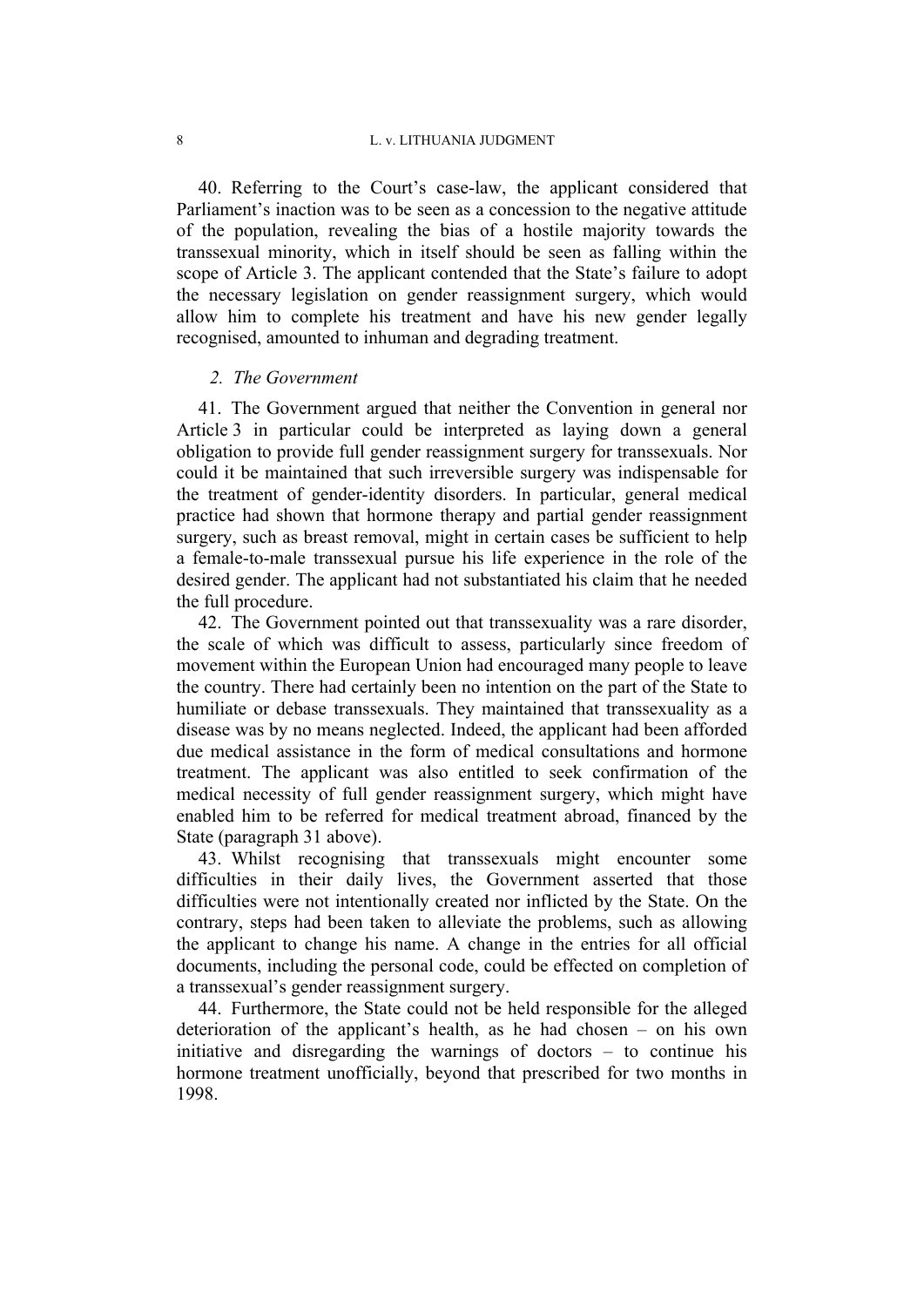45. In sum, the Government maintained that the alleged ill-treatment did not attain the minimum level of severity in order to fall within the scope of Article 3. They considered that the issue of the regulation of gender reassignment surgery and the recognition of transsexuals' identity fell to be dealt with under Article 8 of the Convention alone. In any case, the Government asserted, the State had fulfilled its positive obligations under both Articles 3 and 8 by providing adequate health care for the treatment of disease and avoidable death, including appropriate treatment for transsexuals – psychiatric, surgical, hormonal, and so on.

#### **B. The Court's assessment**

46. The Court observes that the prohibition under Article 3 of the Convention is of an absolute nature, but that the kind of treatment qualified as inhuman and degrading will depend upon an examination of the facts of the specific case in order to establish whether the suffering caused was so severe as to fall within the ambit of this provision. Moreover, according to its established case-law, Article 3 entails a positive obligation on the part of the State to protect the individual from acute ill-treatment, whether physical or mental, whatever its source. Thus if the source is a naturally occurring illness, the treatment for which could involve the responsibility of the State but is not forthcoming or is patently inadequate, an issue may arise under this provision (see, for example, *D. v. the United Kingdom*, 2 May 1997, §§ 51-54, *Reports of Judgments and Decisions* 1997-III, and, *mutatis mutandis*, *Pretty v. the United Kingdom*, no. 2346/02, §§ 49-52, ECHR 2002-III).

47. However, an examination of the facts of the present case, whilst revealing the applicant's understandable distress and frustration, does not indicate circumstances of such an intense degree, involving the exceptional, life-threatening conditions found in the cases of Mr D. and Mrs Pretty cited above, as to fall within the scope of Article 3 of the Convention. The Court considers it more appropriate to analyse this aspect of the applicant's complaint under Article 8 (respect for private life) below.

48. Consequently, the Court finds no violation of Article 3 of the Convention.

## III. ALLEGED VIOLATION OF ARTICLE 8 OF THE CONVENTION

49. The applicant alleged that the State had failed to fulfil its positive obligations under Article 8, which provides, in so far as relevant:

"1. Everyone has the right to respect for his private ... life ...

2. There shall be no interference by a public authority with the exercise of this right except such as is in accordance with the law and is necessary in a democratic society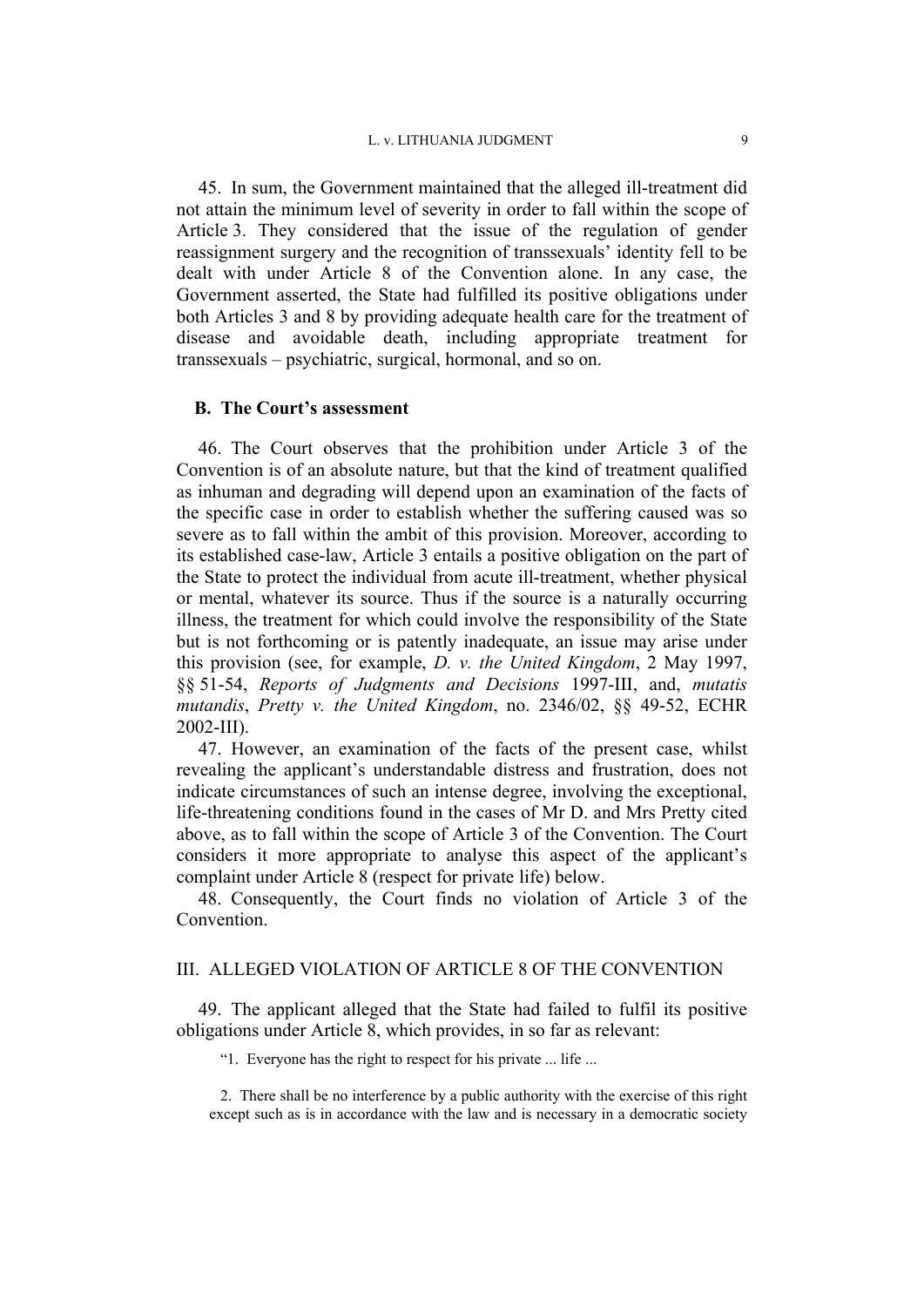... for the protection of health or morals, or for the protection of the rights and freedoms of others."

#### **A. The parties' submissions**

## *1. The applicant*

50. Referring to his arguments under Article 3 (see paragraphs 38-40 above), the applicant repeated that the State had failed to provide him with a lawful opportunity to complete his gender reassignment and obtain full recognition of his post-operative gender. He reiterated that the right to gender reassignment surgery had been envisaged by the new Civil Code since 2003, but no subsidiary legislation had been passed to implement that right. The applicant further emphasised that, although he had been able to change his name to a gender-neutral form, the law did not provide for a change in the personal code of preoperative transsexuals (see paragraph 28 above). As a result he had forgone numerous opportunities in many areas, such as, employment, health care, social security, freedom of movement, business transactions, socialising and personal development in order to avoid hostility and taunts. He had thus been condemned to legal and social ostracism because he looked male but his personal documents identified him as a woman.

51. The applicant argued that there was no public interest whatsoever militating against the interests of medically recognised transsexuals in completing their gender change and having it legally entrenched. Furthermore, the absence of necessary legislation was disproportionate to the protection of any purported countervailing interest of the community as a whole. Accordingly, the State had failed in its positive obligations under Article 8 to complete the measures it had already envisaged to protect the applicant's human dignity and prevent intrusion into his private life.

#### *2. The Government*

52. Further to their pleadings under Article 3 (see paragraphs 41-45 above), the Government maintained that a wide margin of appreciation should be afforded to States in regulating gender reassignment and deciding whether to recognise a person's new identity where the required surgery was incomplete. In that connection they cited, *inter alia*, the cultural specificities and religious sensitivities of Lithuanian society regarding the gender reassignment debate.

53. In so far as the regulation of gender reassignment surgery was concerned, the Government reiterated their claim that the medical treatment afforded to transsexuals in Lithuania was capable of guaranteeing respect for private life. Moreover, Lithuanian law entitled transsexuals to have the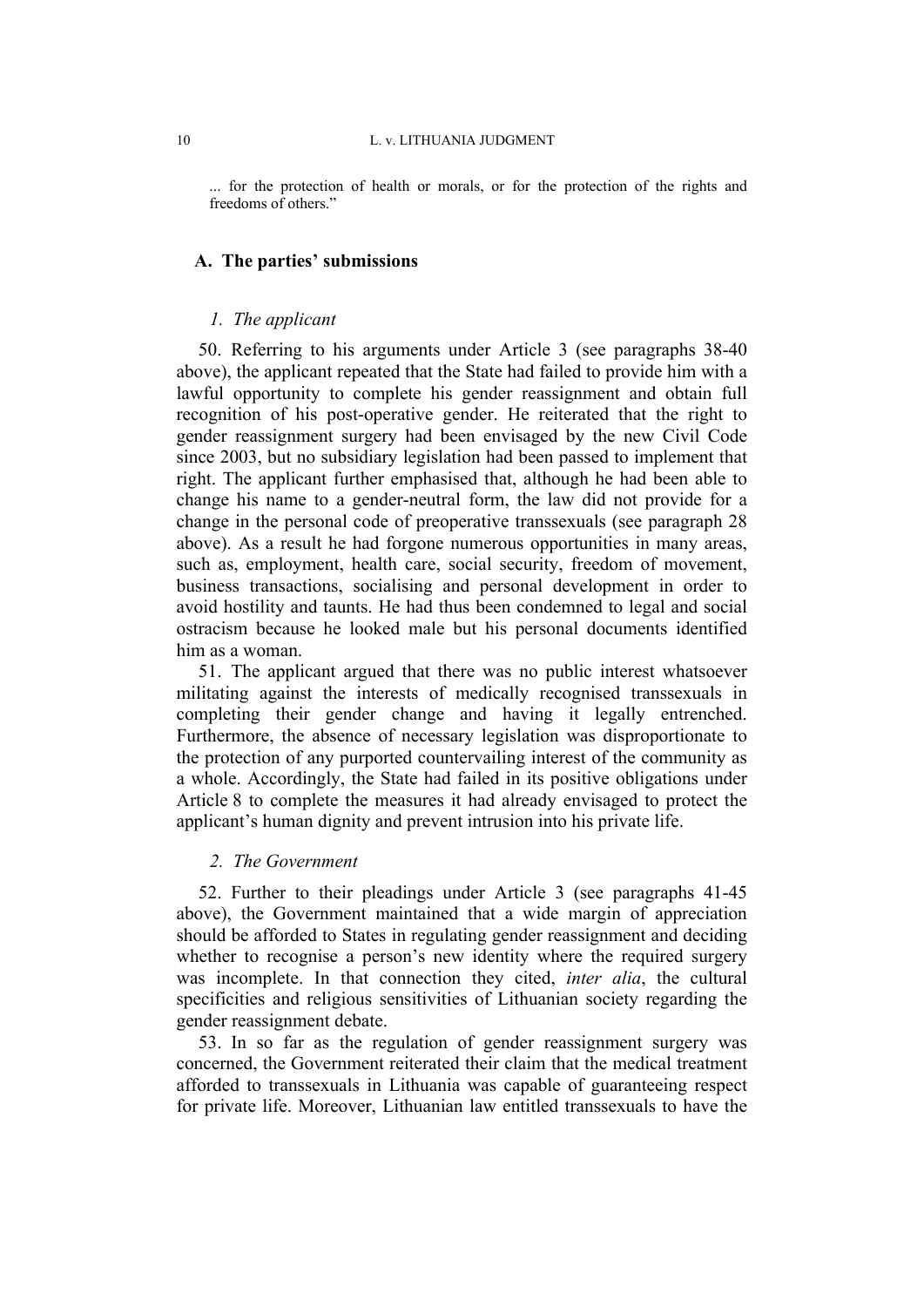entries in official documents changed, including their personal code, after full gender reassignment.

54. As regards the preoperative recognition of a diagnosed gender, the Government argued that there was an overriding public interest in ensuring legal certainty as to a person's gender and the various relationships between people. In this connection, they pointed out that the applicant had indeed been able to make a gender-neutral change in his name.

55. The Government again stressed that the applicant had failed to provide evidence as to the necessity and feasibility of full gender reassignment surgery in his case. They had recently suggested to the applicant that he undergo a comprehensive psychiatric and physical examination of his current state of health with a view to assessing his present possibilities and needs, but the applicant had declined that offer. The Government expressed a certain concern about the level of expertise available in Lithuania for such rare and specialised surgery at present, whereas surgery performed by practising experts abroad might be an appropriate temporary solution to the problems faced by transsexuals, for which the State could provide financial assistance (paragraph 31 above).

#### **B. The Court's assessment**

56. The Court would emphasise the positive obligation upon States to ensure respect for private life, including respect for human dignity and the quality of life in certain respects (see, *mutatis mutandis*, *Pretty*, cited above, § 65). It has examined several cases involving the problems faced by transsexuals in the light of present-day conditions, and has noted and endorsed the evolving improvement of State measures to ensure their recognition and protection under Article 8 of the Convention (see, for example, *Christine Goodwin v. the United Kingdom* [GC], no. 28957/95, ECHR 2002-VI; *Van Kück v. Germany*, no. 35968/97, ECHR 2003-VII; and *Grant v. the United Kingdom*, no. 32570/03, ECHR 2006-VII). Whilst affording a certain margin of appreciation to States in this field, the Court has nevertheless held that States are required, by their positive obligation under Article 8, to implement the recognition of the gender change in postoperative transsexuals through, *inter alia*, amendments to their civil-status data, with its ensuing consequences (see, for example, *Christine Goodwin*, §§ 71-93, and *Grant*, §§ 39-44, both cited above).

57. The present case involves another aspect of the problems faced by transsexuals: Lithuanian law recognises their right to change not only their gender but also their civil status (paragraphs 25, 27, and 29 above). However, there is a gap in the relevant legislation; there is no law regulating full gender reassignment surgery. Until such a law is enacted, no suitable medical facilities appear to be reasonably accessible or available in Lithuania (paragraphs 13, 16, 19, 22, 25, 30 and 55 above). Consequently,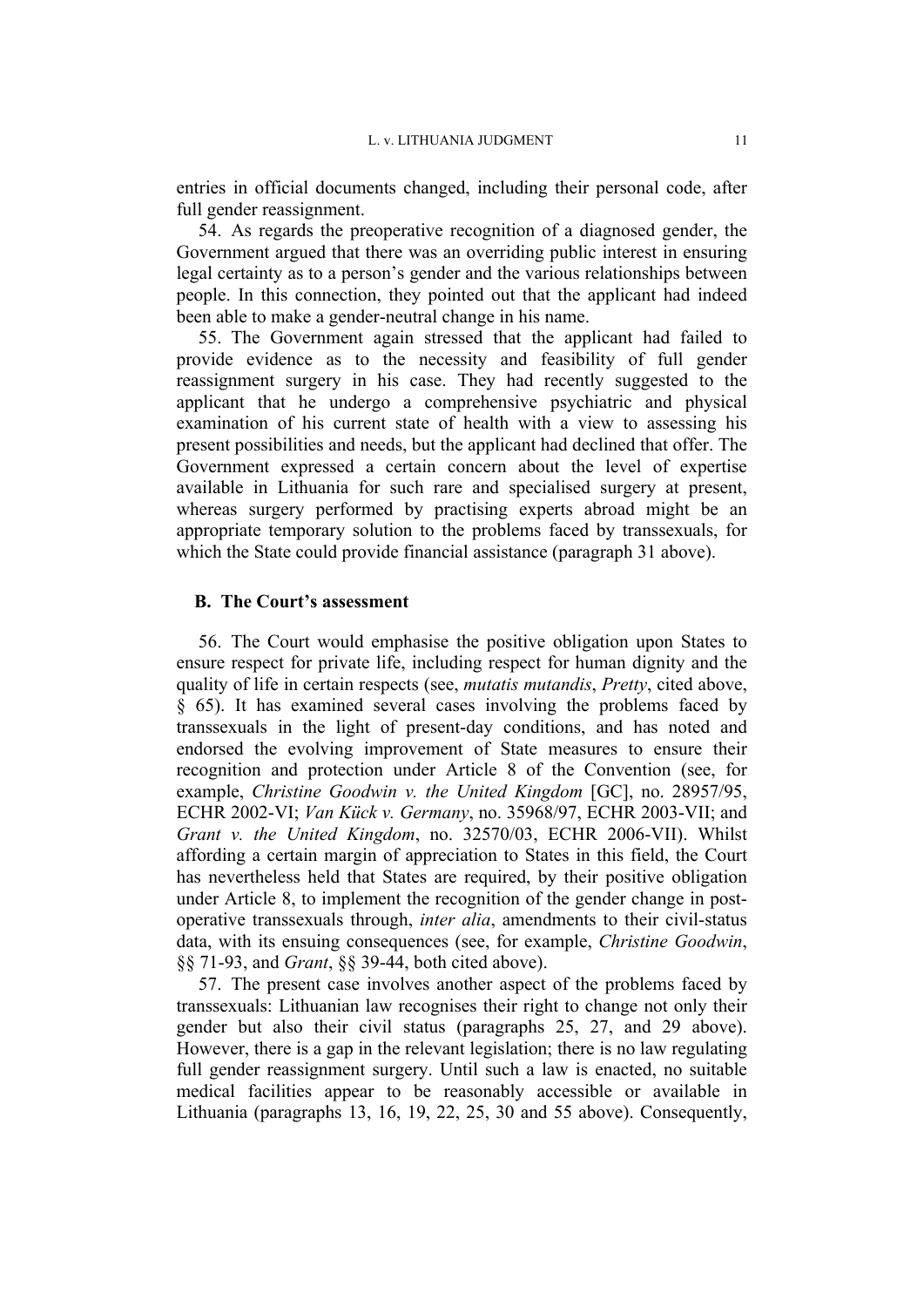the applicant finds himself in the intermediate position of a preoperative transsexual, having undergone partial surgery, with certain important civilstatus documents having been changed. However, until he undergoes the full surgery, his personal code will not be amended and, therefore, in certain significant situations in his private life, such as his employment opportunities or travel abroad, he remains a woman (paragraphs 19-21 above).

58. The Court notes that the applicant has undergone partial gender reassignment surgery. It is not entirely clear to what extent he would be able to complete the procedure privately in Lithuania (see the newspaper article referred to in paragraph 22 above). However, this consideration has not been put forward by either party to the present case so, presumably, it is to be ruled out. As a short-term solution, it may be possible for the applicant to have the remaining operation abroad, financed in whole or in part by the State (paragraphs 31, 42 and 55 above).

59. The Court finds that the circumstances of the case reveal a limited legislative gap in gender reassignment surgery, which leaves the applicant in a situation of distressing uncertainty *vis-à-vis* his private life and the recognition of his true identity. Whilst budgetary restraints in the public health service might have justified some initial delays in implementing the rights of transsexuals under the Civil Code, over four years have elapsed since the relevant provisions came into force and the necessary legislation, although drafted, has yet to be enacted (paragraph 30 above). Given the few individuals involved (some fifty people, according to unofficial estimates – see paragraph 22 above), the budgetary burden on the State would not be expected to be unduly heavy. Consequently, the Court considers that a fair balance has not been struck between the public interest and the rights of the applicant.

60. In the light of the above considerations, the Court concludes that there has been a violation of Article 8 of the Convention.

## IV. ALLEGED VIOLATION OF ARTICLE 12 OF THE CONVENTION

61. The applicant complained that his inability to complete his gender reassignment had prevented him from marrying and founding a family, in violation of Article 12 of the Convention, which reads as follows:

"Men and women of marriageable age have the right to marry and to found a family, according to the national laws governing the exercise of this right."

#### **A. The parties' submissions**

62. The applicant submitted that he had been living as a man for some ten years now and had been diagnosed with a gender-identity disorder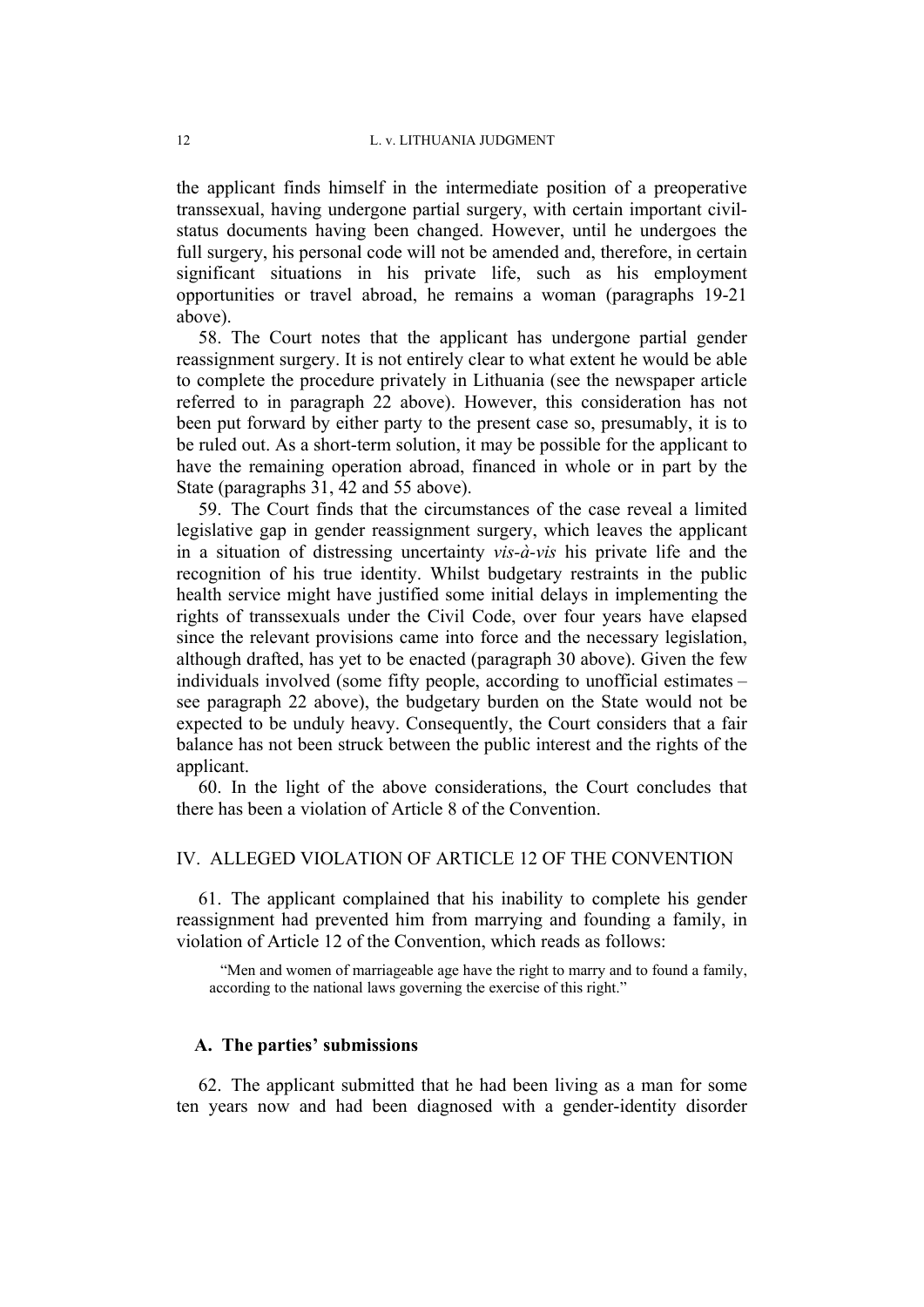nine years ago. He had been in a stable relationship with a woman since 1998 and they had been living together since 1999 (paragraph 24 above). They wished to legalise their long-lasting relationship, marry and establish a family through adoption.

63. The Government argued that the applicant could not be considered a victim or even a potential victim of the alleged violation, in that the relevant rules of civil law did not prevent a transsexual from marrying in his new identity following gender reassignment surgery. The key issue was still that of gender recognition and, as such, it was more appropriately dealt with under Article 8 of the Convention.

#### **B. The Court's assessment**

64. The Court observes that the applicant's complaint under Article 12 is premature in that, should he complete full gender reassignment surgery, his status as a man would be recognised together with the right to marry a woman. In these circumstances, the Court agrees with the Government that the key issue is still that of the gap in legislation, which has been analysed under Article 8 above. Consequently, it finds it unnecessary to examine this aspect of the case separately under Article 12 of the Convention.

# V. ALLEGED VIOLATION OF ARTICLE 14 OF THE CONVENTION TAKEN IN CONJUNCTION WITH ARTICLES 3 AND 8

65. The applicant argued that the lack of legal regulation in Lithuania regarding the treatment and status of transsexuals disclosed a discriminatory attitude on the part of the Lithuanian authorities, in breach of Article 14 of the Convention, which provides as follows:

"The enjoyment of the rights and freedoms set forth in [the] Convention shall be secured without discrimination on any ground such as sex, race, colour, language, religion, political or other opinion, national or social origin, association with a national minority, property, birth or other status."

#### **A. The parties' submissions**

66. The applicant alleged that the failure of the State to pass the necessary legislation on gender reassignment was essentially due to the prejudices and hostile attitudes of the majority of the Lithuanian population towards transsexuals as a minority group, and served no legitimate aim. No objective and reasonable justification had been put forward by the Government for the indefinite postponement of the enactment of the subsidiary legislation required by the Civil Code. As a result, the applicant had been denied vital opportunities as a transsexual, particularly as regards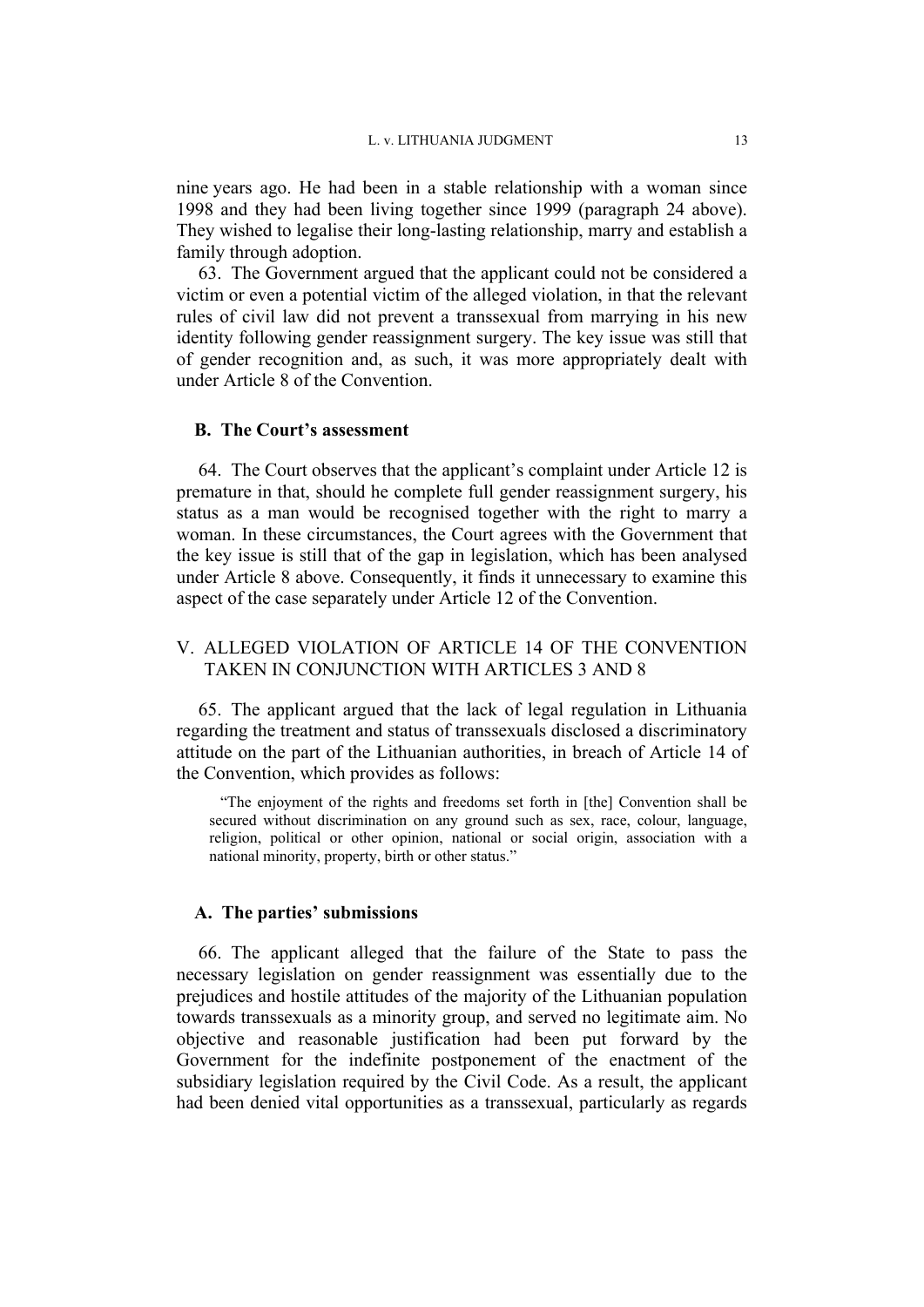the treatment of his gender-identity disorder and the effective legal recognition of his status.

67. The Government contested those allegations. They claimed that no separate issue arose under this provision that had not already been dealt with under Articles 3 and 8.

#### **B. The Court's assessment**

68. The Court again finds that, in the circumstances of the present case, the applicant's complaint of discrimination is essentially the same, albeit seen from a different angle, as that which it has considered above under Articles 3 and 8 of the Convention (see *Van Kück*, cited above, § 91). Consequently, it finds it unnecessary to examine this aspect of the case separately under Article 14 of the Convention.

### VI. APPLICATION OF ARTICLE 41 OF THE CONVENTION

69. Article 41 of the Convention provides:

"If the Court finds that there has been a violation of the Convention or the Protocols thereto, and if the internal law of the High Contracting Party concerned allows only partial reparation to be made, the Court shall, if necessary, afford just satisfaction to the injured party."

#### **A. Damage**

70. The applicant claimed 33,589.46 Lithuanian litai (LTL) (approximately 9,728 euros (EUR)) for pecuniary damage, which represented:

(a) his loss of earnings, given his limited employment prospects in order to avoid drawing attention to his status (LTL 26,391);

(b) compensation for private and unofficial medical treatment, which was more costly than State health care, but did not require him to reveal his identity (LTL 4,318.46); and

(c) compensation for his prolonged hormone treatment, while awaiting the legal possibility of completing the gender reassignment procedure (LTL 2,880).

71. The applicant further claimed EUR 47,680 to cover the cost of the eventual completion of gender reassignment surgery. In this connection, the applicant argued that, even if the legal gaps in Lithuanian law were eventually filled, there would still be no prospect of completing the gender reassignment surgery in Lithuania within a reasonable time. He therefore contended that this sum was needed to carry out the surgery abroad.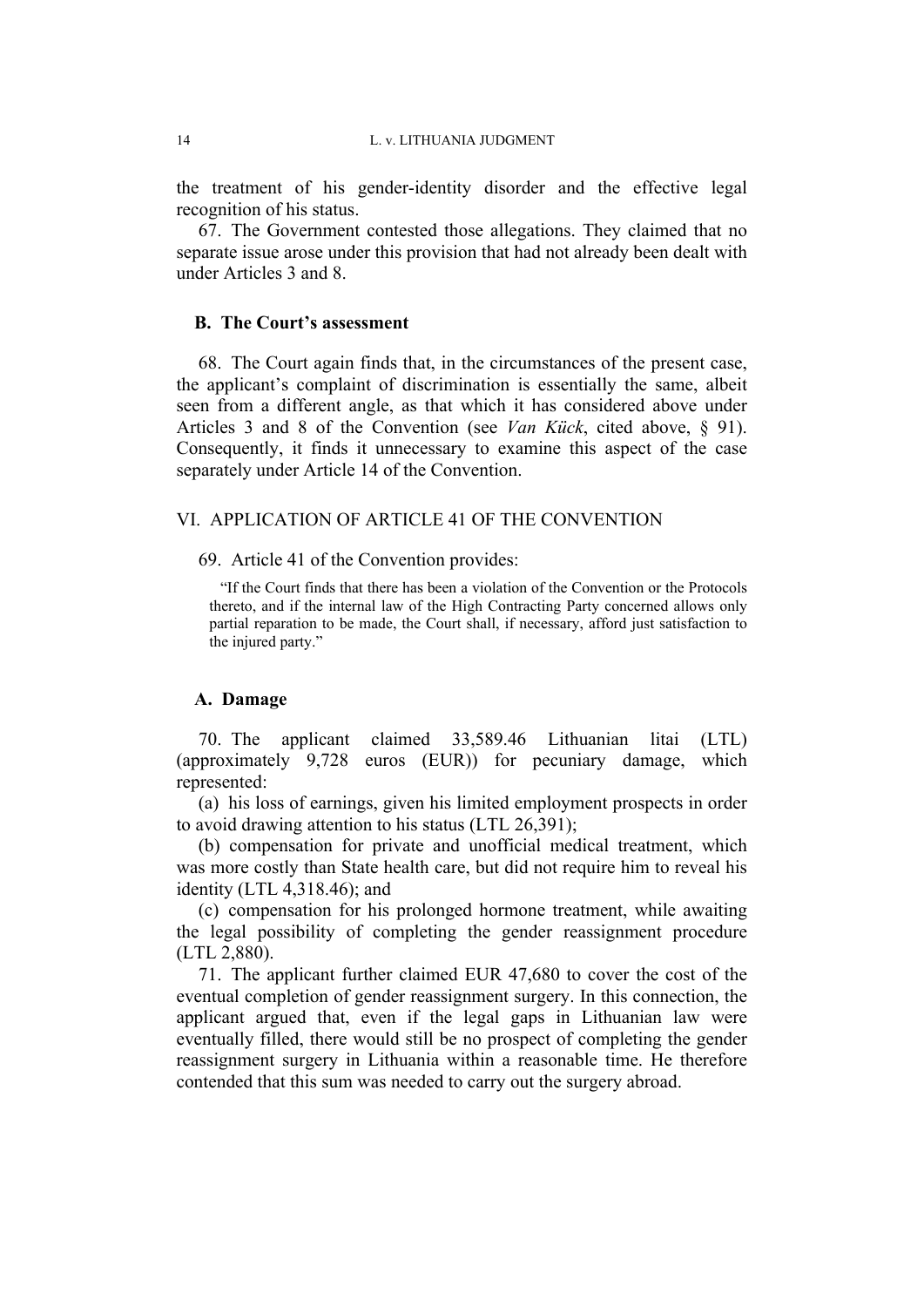72. Finally, the applicant claimed EUR 200,000 for the non-pecuniary damage resulting from the stress, anxiety, fear and humiliation which he had suffered, as well as his inability to enjoy his rights.

73. The Government considered these claims to be unsubstantiated and speculative. They noted that, before the Civil Code had come into force on 1 July 2003, the applicant had had no right to treatment for his disorder under domestic law. Moreover, in relation to further surgery, the applicant had not submitted any evidence of his current needs and state of health.

74. The Court notes the limited nature of the violation which it has found (see paragraphs 59-60 above). It considers that the applicant's claim for pecuniary damage would be satisfied by the enactment of the subsidiary legislation at issue in the present case within three months of the present judgment becoming final in accordance with Article 44 § 2 of the Convention. However, should that prove impossible, and in view of the uncertainty about the medical expertise currently available in Lithuania, the Court is of the view that this aspect of the applicant's claim could be satisfied by his having the final stages of the necessary surgery performed abroad and financed, at least in part, by the respondent State. Consequently, as an alternative in the absence of any such subsidiary legislation, the Court would award the applicant EUR 40,000 in pecuniary damage.

75. As regards the applicant's claim for non-pecuniary damage, the Court, deciding on an equitable basis as required by Article 41 of the Convention, awards the applicant EUR 5,000.

#### **B. Costs and expenses**

76. The applicant claimed EUR 9,403 for legal costs and expenses incurred in the proceedings before the Court. The costs of travel to the Court hearing, together with accommodation and other related expenses, were claimed in the amount of EUR 603.

77. The Government submitted that the claim for legal costs and expenses appeared excessive and unjustified, particularly as the applicant had received legal aid from the Council of Europe.

78. The Court notes that the applicant had the benefit of legal aid from the Council of Europe for his representation in the total amount of EUR 2,071.81 in the present case. It concludes that this amount is sufficient in the circumstances.

#### **C. Default interest**

79. The Court considers it appropriate that the default interest should be based on the marginal lending rate of the European Central Bank, to which should be added three percentage points.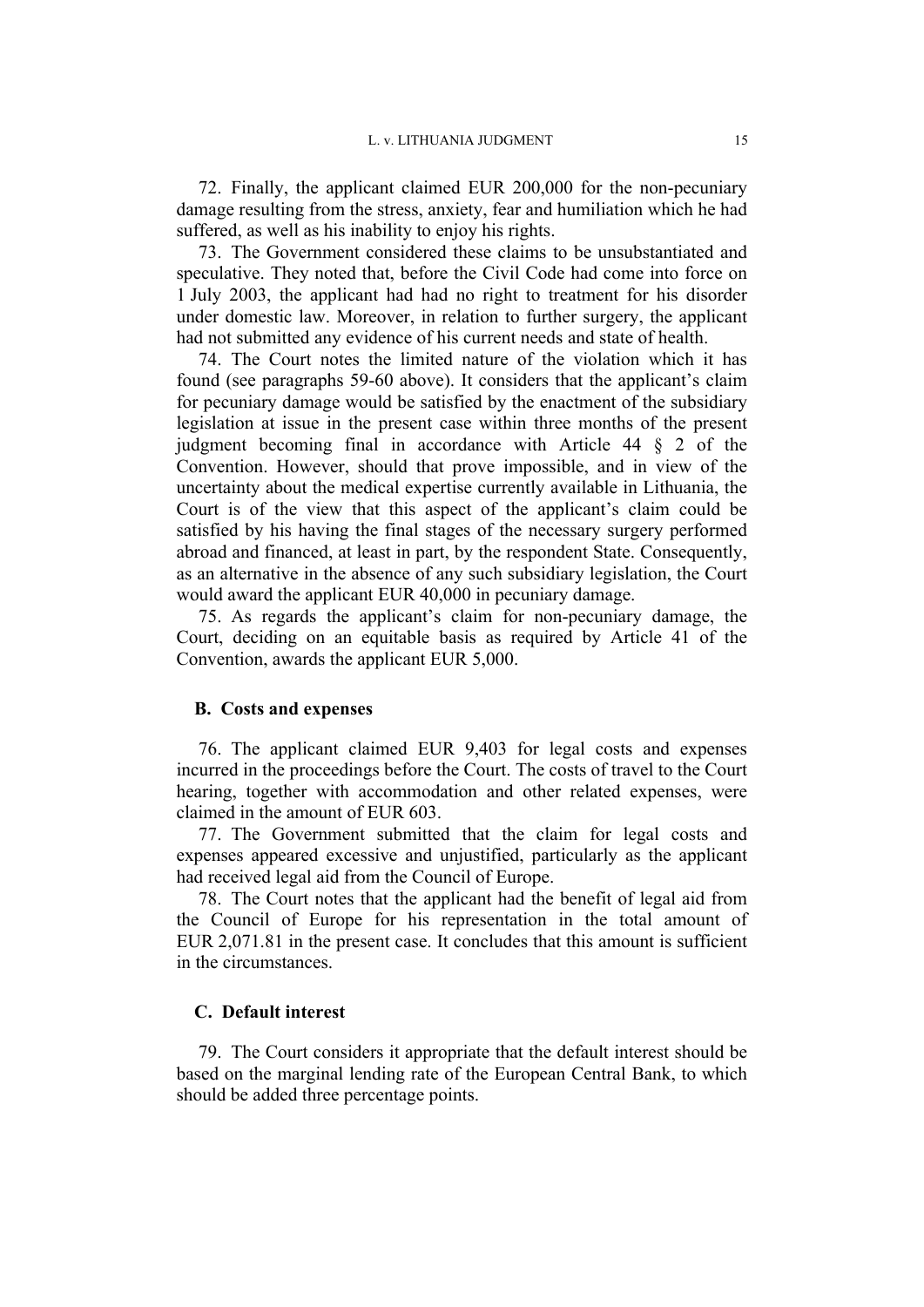# FOR THESE REASONS, THE COURT

- 1. *Dismisses* by six votes to one the Government's preliminary objection;
- 2. *Holds* by six votes to one that there has been no violation of Article 3 of the Convention;
- 3. *Holds* by six votes to one that there has been a violation of Article 8 of the Convention;
- 4. *Holds* by six votes to one that there is no need to examine separately the applicant's complaints under Articles 12 and 14 of the Convention;
- 5. *Holds* by five votes to two that the respondent State, in order to satisfy the applicant's claim for pecuniary damage, is to pass the required subsidiary legislation to Article 2.27 of its Civil Code on gender reassignment of transsexuals within three months of the present judgment becoming final in accordance with Article 44 § 2 of the Convention;
- 6. *Holds* by six votes to one that, alternatively, should those legislative measures prove impossible to adopt within three months of the present judgment becoming final in accordance with Article 44 § 2 of the Convention, the respondent State is to pay the applicant EUR 40,000 (forty thousand euros) in respect of pecuniary damage;
- 7. *Holds* by six votes to one that the respondent State is to pay the applicant, within the above-mentioned three-month period, EUR 5,000 (five thousand euros) in respect of non-pecuniary damage;
- 8. *Holds* by six votes to one

(a) that the respondent State is to pay the applicant, within the abovementioned three-month period, any tax which may be chargeable on the above amounts, and that the sums due are to be converted into Lithuanian litai at the rate applicable at the date of settlement;

(b) that from the expiry of the above-mentioned three months until settlement simple interest shall be payable on the above amounts at a rate equal to the marginal lending rate of the European Central Bank during the default period plus three percentage points;

9. *Dismisses* unanimously the remainder of the applicant's claim for just satisfaction.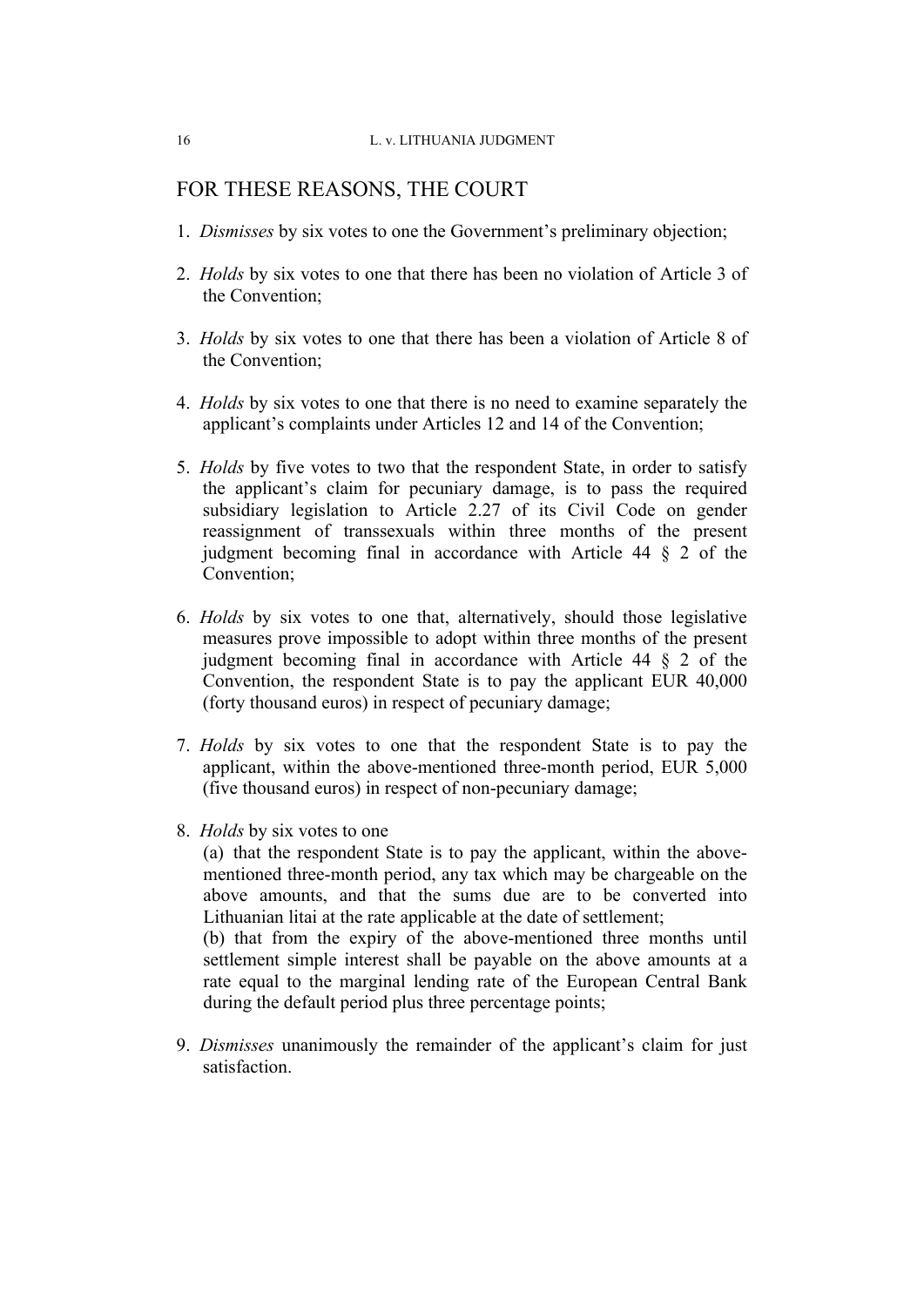Done in English, and notified in writing on 11 September 2007, pursuant to Rule 77 §§ 2 and 3 of the Rules of Court.

| Sally Dollé | Jean-Paul Costa |
|-------------|-----------------|
| Registrar   | President       |

In accordance with Article 45 § 2 of the Convention and Rule 74 § 2 of the Rules of the Court, the following separate opinions are annexed to this judgment:

(a) partly dissenting opnion of Judge Fura-Sandström;

(b) dissenting opinion of Judge Popović.

J.-P.C. S.D.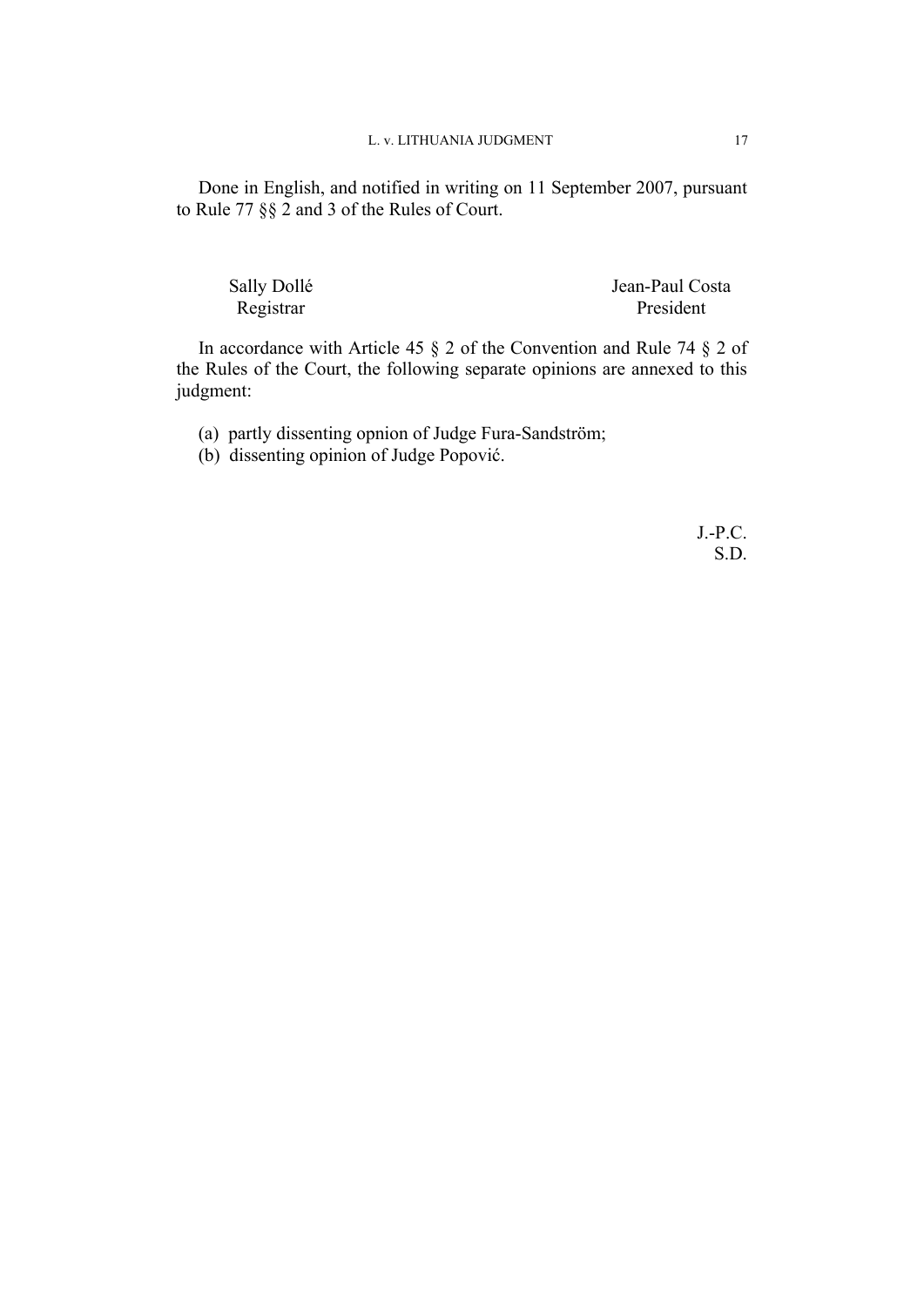# PARTLY DISSENTING OPINION OF JUDGE FURA-SANDSTRÖM

I voted against holding that the respondent State, in order to satisfy the applicant's claim for pecuniary damage, should pass the required subsidiary legislation, pursuant to Article 2.27 of its Civil Code on the gender reassignment of transsexuals, within three months of the judgment becoming final (see paragraph 74 and point 5 of the operative provisions). In all other aspects I agree with the majority.

My principal concern is that, by adopting such a solution, the Court risks acting *ultra vires*. The Convention clearly sets out a division of competences. Under Article 41 of the Convention, it falls to the Court, when a violation of the Convention or its Protocols has been found, and if the internal law of the High Contracting Party concerned allows only partial reparation to be made, to afford just satisfaction to the injured party, if necessary. Article 46 § 2 of the Convention states that "[t]he final judgment of the Court shall be transmitted to the Committee of Ministers, which shall supervise its execution".

Looking at the case at hand, I would make the following observations. The applicant claimed the amount of 57,408 euros (EUR) for pecuniary damage in respect of medical fees, loss of earnings, hormone treatment and the cost of the eventual completion of gender reassignment surgery abroad (see paragraphs 70-71 of the judgment). The applicant further alleged that, even if the legal gaps in Lithuanian law were eventually filled, there would still be no prospect of completing the gender reassignment surgery in Lithuania within a reasonable time (see paragraph 71 of the judgment). So I wonder whether the imposition of an obligation upon the respondent Government to pass the required legislation would be "affording just satisfaction to the injured party", strictly speaking. The applicant does not seem to believe this to be the case.

I am aware of the possibility for the Court to prescribe general measures in order to prevent the recurrence of similar violations in the future (see, for example, *Broniowski v. Poland* [GC], no. 31443/96, ECHR 2004-V, and *Hutten-Czapska v. Poland* [GC], no. 35014/97, ECHR 2006-VIII, where the violations originated in a systemic problem connected with the malfunctioning of domestic legislation, and there were many other similar cases pending before the Court as well as a great number of potential applicants). However, the present application can be distinguished from such cases, as here the Court prescribes a general measure to redress an individual complaint. Only as an alternative, should those legislative measures prove impossible to adopt within the said time-limit, is the respondent State ordered to pay EUR 40,000 in respect of pecuniary damage (see paragraph 74 and point 6 of the operative provisions). For me, this does not afford just satisfaction to the applicant, as required by Article 41.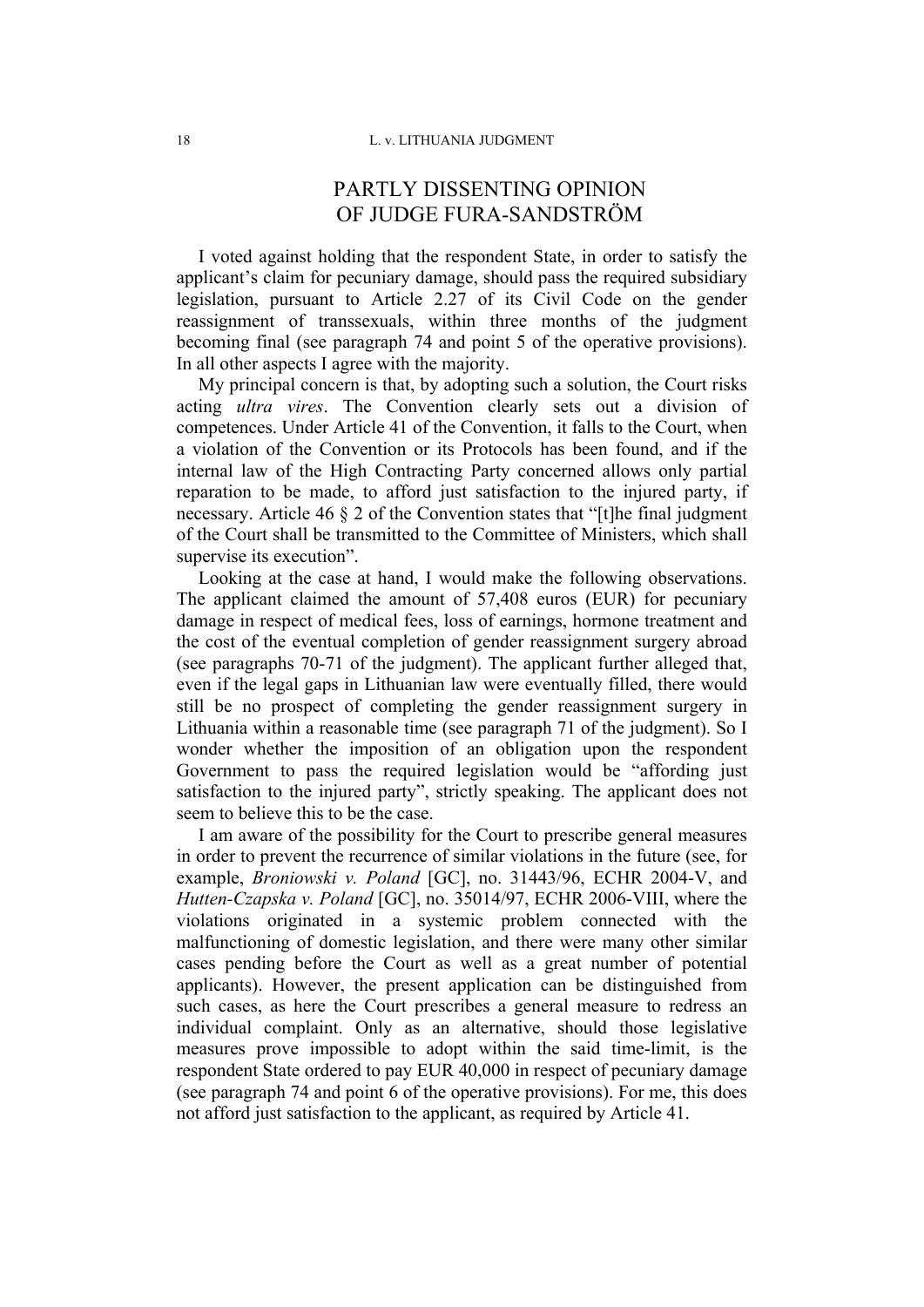For these reasons I would have preferred the Court simply to order a payment in respect of pecuniary damage, and only as a secondary measure to indicate the need to pass new legislation.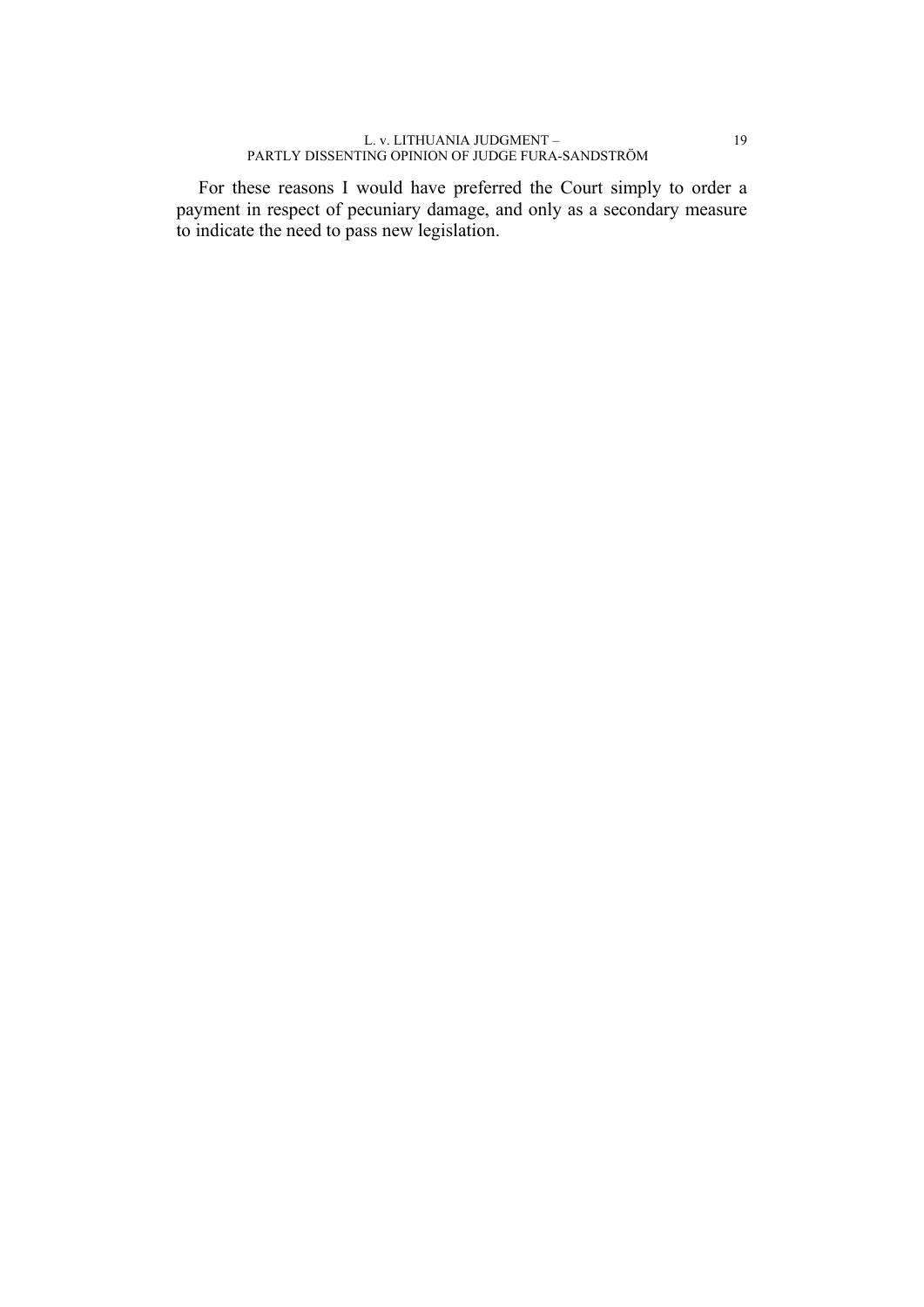# DISSENTING OPINION OF JUDGE POPOVIĆ

I respectfully disagree with the opinion of the majority of the judges, for the following reasons.

Although I voted along with my colleagues in favour of the admissibility of the application in this case, I have subsequently reconsidered my opinion in the light of the parties' submissions at the oral hearing.

On the one hand, the applicant submitted that he had never availed himself of any domestic remedies because of their alleged ineffectiveness. On the other hand, the Government submitted that there had been a recent, convincing ruling of the Constitutional Court of Lithuania on national judicial remedies.

Faced with such facts, my approach is twofold: either one returns to the question of admissibility, or one raises of one's own motion the issue under Article 13 of the Convention read in conjunction with either Article 8 or Article 3, thus thoroughly reconsidering the matter and determining whether there is an effective remedy under domestic law.

My preference would be to return to the admissibility issue with reference to paragraph 1 of "The Law" part of the admissibility decision in this case, taken on 6 July 2006, which refers to the decision in *Valašinas v. Lithuania* ((dec.), no. 44558/98, 14 March 2000) as the only authority. However, this precedent is clearly distinguishable from the present case. The decision on admissibility in *Valašinas* in favour of an applicant who had not exhausted domestic remedies was taken after the Court had made an on-the-spot investigation into the applicant's conditions of detention. In the present case the Court has merely agreed with the applicant's allegation that no effective domestic remedy existed. The present applicant's only argument was founded on a legal gap in the national legal system, stemming either from a failure of the government to pass subsidiary legislation or to introduce a bill to that end. However, there was, and still is, under Lithuanian law primary legislation (Article 2.27 § 1 of the Civil Code 2001) which unequivocally meets the applicant's aspirations.

The applicant appears to have sought redress from the Ministry of Health, which failed to respond. In such circumstances, the applicant should have tried to bring an action against the administration for failure to act, but despite being represented by a lawyer, he failed to do so.

Alleging the ineffectiveness of domestic remedies, without any attempt to turn to the domestic judiciary, the applicant apparently relies on the idea that the courts would somehow be unwilling to find in his favour despite the existence of a clear legal provision in the Civil Code.

One can only speculate that this submission is borne of the view that the judiciary is still a relic of the former authoritarian communist regime. Such courts would refuse to take a constructive approach to a legal provision, because of the mentality of the judges, who worked in fear of the political